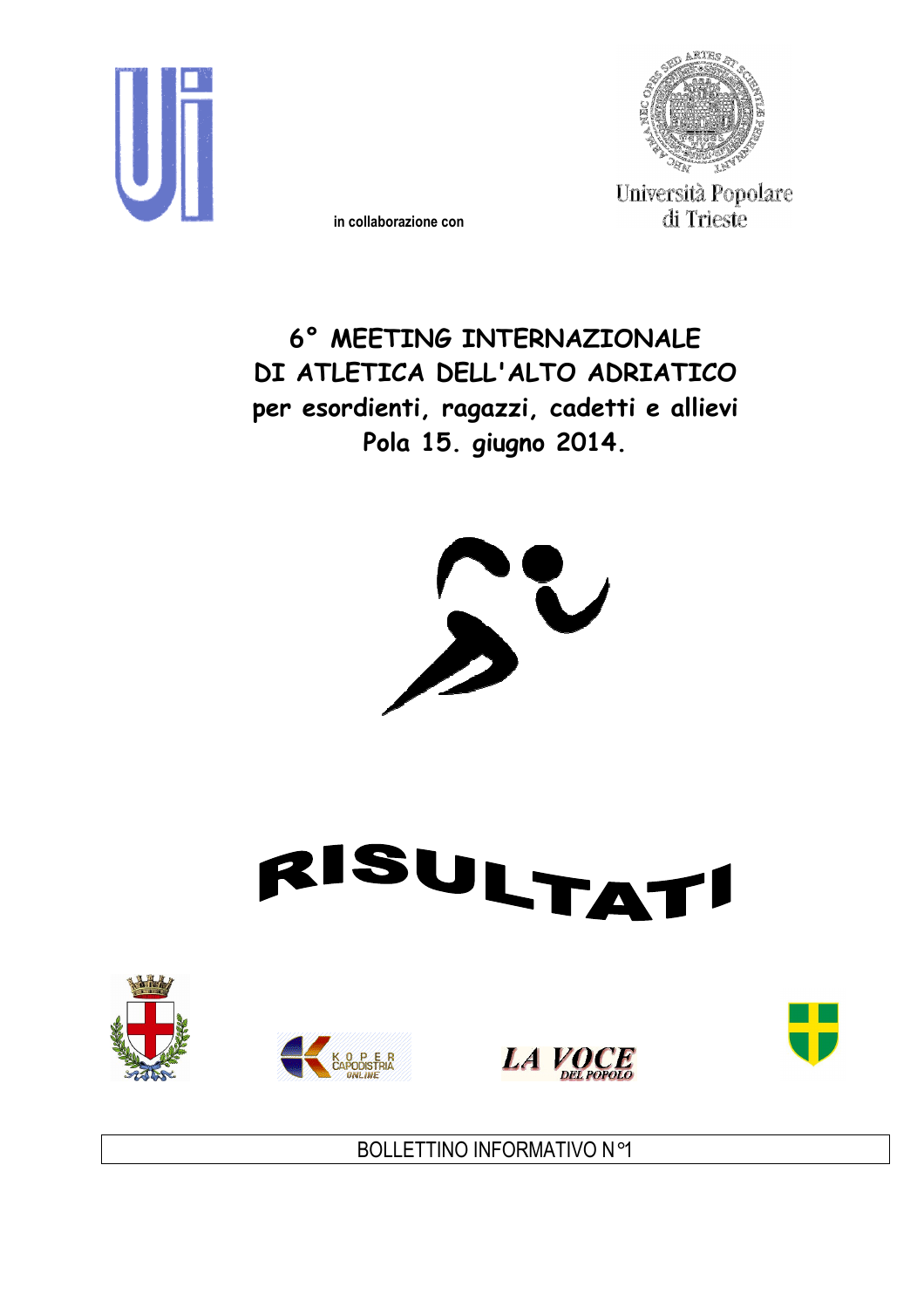

per esordienti, ragazzi, cadetti e allievi Pola, 15. Giugno 2014. stadio "Uljanik" Veruda



# PARTECIPANTI -SQUADRE

|                  |            | <b>CLUB</b>                                                                                                             | Città      | EM             | EF             | RI             | <b>RE</b>      | <b>CI</b>      | <b>CE</b>      | AI             | AE             | Σ   | Accompagnatore       |
|------------------|------------|-------------------------------------------------------------------------------------------------------------------------|------------|----------------|----------------|----------------|----------------|----------------|----------------|----------------|----------------|-----|----------------------|
| 1                | <b>ACD</b> | <b>CA DIGNANO</b>                                                                                                       | Dignano    | 6              | 12             | $\mathbf{0}$   | 3              | $\overline{4}$ | $\mathbf{0}$   | $\mathbf{0}$   | $\overline{0}$ | 25  | Igor Blašković       |
| $\overline{2}$   | <b>ADP</b> | ATLETSKO DRUŠTVO PIRAN                                                                                                  | Pirano     | 4              | $\overline{7}$ | $\overline{7}$ | 11             | $\mathbf{1}$   | $\overline{2}$ | $\overline{3}$ |                | 36  | Rok Kocjančič        |
| 3.               | <b>ALB</b> | ATLETSKA SEKCIJA "ALBONA"                                                                                               | Albona     | $\mathbf{1}$   | 3              | 1              | 4              | $\mathbf{1}$   | $\overline{2}$ | $\Omega$       | $\overline{0}$ | 12  | Franko Zidarić       |
| 4.               | <b>AUR</b> | AD NOVA AURORA                                                                                                          | Koper      | 8              | $\overline{7}$ | 5              | 6              | 1              | 1              | 1              | $\Omega$       | 29  |                      |
| 5.               | <b>BOR</b> | <b>BOR ATLETICA</b>                                                                                                     | Trieste    | $\Omega$       | 0              | $\Omega$       | $\Omega$       | $\Omega$       | 3              | $\Omega$       | $\overline{2}$ | 5   | <b>Biserca Cesar</b> |
| 6.               | IP         | <b>ISTRA POLA</b>                                                                                                       | Pola       | 13             | 10             | 8              | 10             | 4              | 8              | $\Omega$       | 3              | 56  |                      |
| $\overline{7}$ . | <b>KOP</b> | <b>AK KOPER</b>                                                                                                         | Koper      | 6              | $\Omega$       |                | $\overline{4}$ | $\overline{2}$ | 6              | 4              |                | 24  |                      |
| 8.               | <b>PGR</b> | ATLETICA PONZANO GAGNO RENATO                                                                                           | Treviso339 | 1              | 1              | 1              | $\Omega$       | $\overline{0}$ | 0              | $\Omega$       | $\overline{0}$ | 3   | Sandro Delton        |
| 9.               | PTT        | POLISPORTIVA TRIVENETO                                                                                                  | Trieste    | $\overline{2}$ | 0              | $\mathbf{0}$   | $\mathbf{0}$   | $\overline{2}$ | 4              | $\mathbf{0}$   | $\mathbf{0}$   | 8   | Alessandro Coppola   |
| 10.              | UI         | <b>UNIONE ITALIANA (SE BELVEDERE, SE</b><br>DIGNANO, SE GELSI, G. MARINUZZI, SE<br>ROVIGNO, SE SAN NICOLÓ, SE<br>UMAGO) | Croatia    | 0              | $\Omega$       |                | $\overline{5}$ | 4              | $\overline{3}$ | $\mathbf{0}$   | $\Omega$       | 13  | Sergio Delton        |
|                  |            |                                                                                                                         |            | 41             | 40             | 24             | 43             | 19             | 29             | 8              | $\overline{7}$ | 211 |                      |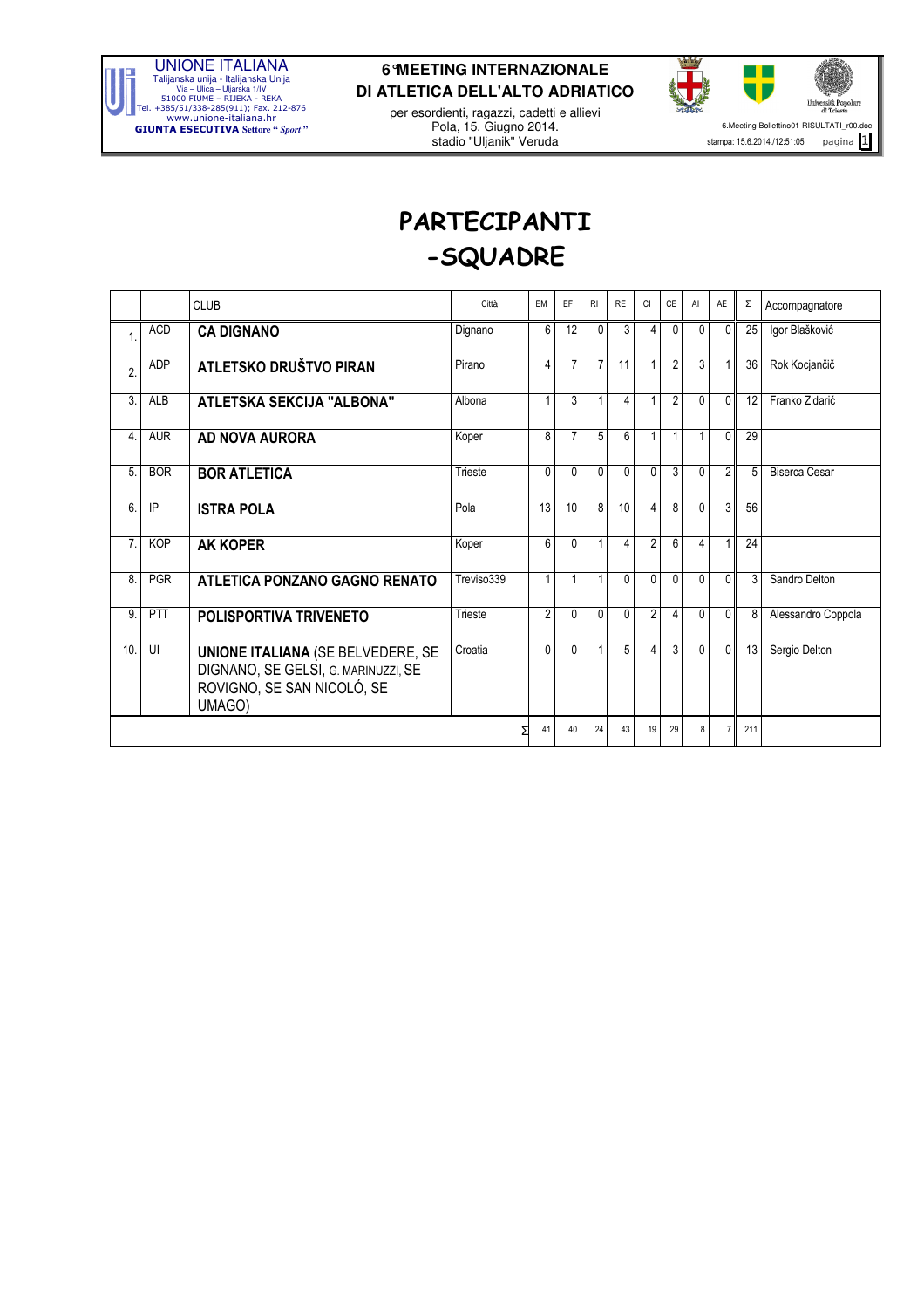

per esordienti, ragazzi, cadetti e allievi Pola, 15. Giugno 2014. stadio "Uljanik" Veruda



## ESORDIENTI

|            |                            |                  |            |                    |      | 2023         |
|------------|----------------------------|------------------|------------|--------------------|------|--------------|
|            | 50m (M-ESRbc) 1. bt.       |                  |            |                    |      | $<$ 09:50h > |
|            | 1. $5$ Aljaž               | <b>NOVAK</b>     | <b>AUR</b> | 103 05. ESRbc      | 8.90 |              |
|            | 2. 2 Mevljan               | <b>AVDI</b>      | <b>ACD</b> | 06. ESRbc<br>100   | 9.11 |              |
| 3.         | 3 Giulio                   | <b>BORGHETTI</b> | <b>ACD</b> | 101<br>07. ESRbc   | 9.75 |              |
|            | OOC 4 Saša                 | <b>KIRIDŽIĆ</b>  | IP         | 102 03. ESRbc      | 8.18 |              |
| <b>DNS</b> | 6 Sebastijan               | <b>BUIĆ</b>      | IP         | 104 07. ESRbc      |      |              |
|            | DNS 7 Roko                 | <b>DRMIĆ</b>     | IP         | 105 08. ESRbc      |      |              |
|            | 50m (M-ESRbc) 2. bt.       |                  |            |                    |      | $<$ 09:52h>  |
|            | 1. <i>1 Matija</i>         | <b>BRULC</b>     | <b>KOP</b> | 600 05, ESRbc      | 9.12 |              |
| 2.         | 4 Andrej                   | <b>BRULC</b>     | <b>KOP</b> | 108 06. ESRbc      | 9.48 |              |
| <b>DNS</b> | 2 Niko                     | <b>HOŠNJAK</b>   | IP         | 106 05. ESRbc      |      |              |
| <b>DNS</b> | 3 Edi                      | <b>KOMIĆ</b>     | <b>ACD</b> | 107 07. ESRbc      |      |              |
|            | <b>DNS</b> 5 David         | <b>LUNKO</b>     | IP         | 109<br>05. ESRbc   |      |              |
|            | <b>DNS</b> $6$ <i>Luka</i> | <b>POLAJNER</b>  | <b>AUR</b> | 05. ESRbc<br>110   |      |              |
|            | <b>DNS</b> 7 Samuel        | <b>MILJKOVIĆ</b> | IP         | 111 05. ESRbc      |      |              |
|            | 50m (M-ESRbc) TOTALE       |                  |            |                    |      |              |
| 1.         | Aljaž                      | <b>NOVAK</b>     | <b>AUR</b> | 103 05. ESRbc      | 8.90 | 1./1.bt.     |
| 2.         | Mevljan                    | <b>AVDI</b>      | <b>ACD</b> | 100 06. ESRbc      | 9.11 | $2./1.$ bt.  |
| 3.         | Matija                     | <b>BRULC</b>     | <b>KOP</b> | 600 05, ESRbc      | 9.12 | $1./2.$ bt.  |
| 4.         | Andrej                     | <b>BRULC</b>     | <b>KOP</b> | 06. ESRbc<br>108   | 9.48 | $2./2.$ bt.  |
| 5.         | Giulio                     | <b>BORGHETTI</b> | <b>ACD</b> | 101<br>07. ESRbc   | 9.75 | $3./1.$ bt.  |
| <b>DNS</b> | Sebastijan                 | <b>BUIĆ</b>      | IP         | 104 07. ESRbc      |      | $x/1.$ bt.   |
| <b>DNS</b> | Roko                       | <b>DRMIĆ</b>     | IP         | 105<br>08. ESRbc   |      | $x/1.$ bt.   |
| <b>DNS</b> | Niko                       | <b>HOŠNJAK</b>   | IP         | 106 05. ESRbc      |      | $x/2.$ bt.   |
| <b>DNS</b> | Edi                        | <b>KOMIĆ</b>     | <b>ACD</b> | 107 07. ESRbc      |      | $x/2.$ bt.   |
| <b>DNS</b> | David                      | <b>LUNKO</b>     | IP         | 109 05. ESRbc      |      | $x/2.$ bt.   |
| <b>DNS</b> | Luka                       | <b>POLAJNER</b>  | <b>AUR</b> | 110 05. ESRbc      |      | $x/2.$ bt.   |
| <b>DNS</b> | Samuel                     | <b>MILJKOVIĆ</b> | IP         | 111<br>$05.$ ESRbc |      | $x/2.$ bt.   |
| OOC        | Saša                       | <b>KIRIDŽIĆ</b>  | IP         | 102 03. ESRbc      | 8.18 | $/1.$ bt.    |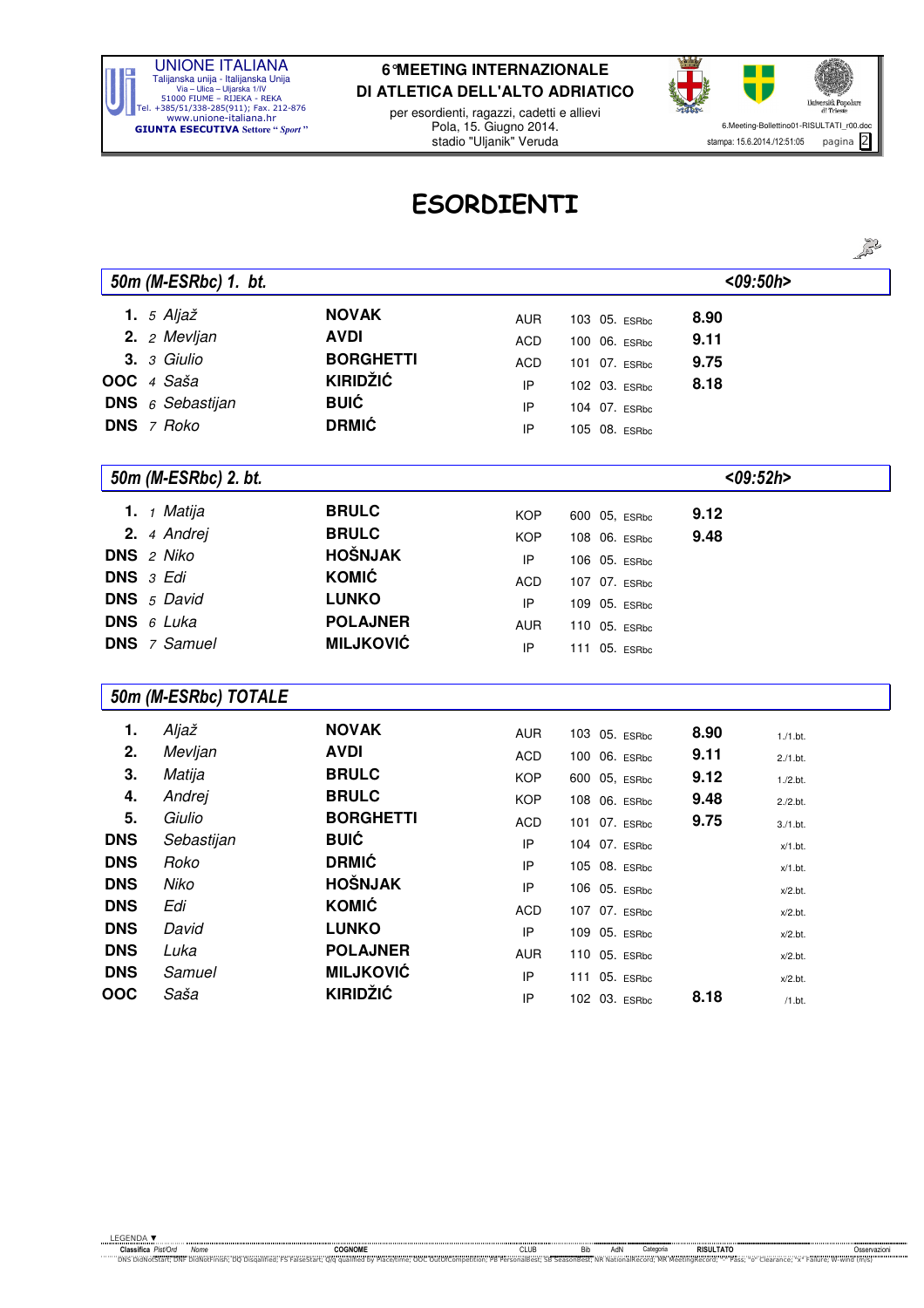

per esordienti, ragazzi, cadetti e allievi Pola, 15. Giugno 2014. stadio "Uljanik" Veruda



| vortex (M-ESRbc)          |                  |            |               | < 11:00h> |
|---------------------------|------------------|------------|---------------|-----------|
| 1. 2 Mevljan              | <b>AVDI</b>      | <b>ACD</b> | 113 06. ESRbc | 22.23     |
| 2. $5$ Aljaž              | <b>NOVAK</b>     | <b>AUR</b> | 116 05. ESRbc | 21.10     |
| <b>3.</b> 11 Matija       | <b>BRULC</b>     | <b>KOP</b> | 600 05, ESRbc | 19.90     |
| <b>DNS</b> 1 Ivan         | <b>DRMIĆ</b>     | IP         | 112 06. ESRbc |           |
| <b>DNS</b> 3 Sebastijan   | <b>BUIĆ</b>      | IP         | 114 07. ESRbc |           |
| DNS 4 Roko                | <b>DRMIĆ</b>     | IP         | 115 08. ESRbc |           |
| <b>DNS</b> 6 Niko         | <b>HOŠNJAK</b>   | IP         | 117 05. ESRbc |           |
| <b>DNS</b> $7$ <i>Edi</i> | KOMIĆ            | <b>ACD</b> | 118 07. ESRbc |           |
| <b>DNS</b> 8 David        | <b>LUNKO</b>     | IP         | 119 05. ESRbc |           |
| <b>DNS</b> 9 Samuel       | <b>MILJKOVIĆ</b> | IP         | 120 05. ESRbc |           |
| <b>DNS</b> 10 Luka        | <b>POLAJNER</b>  | <b>AUR</b> | 121 05. ESRbc |           |

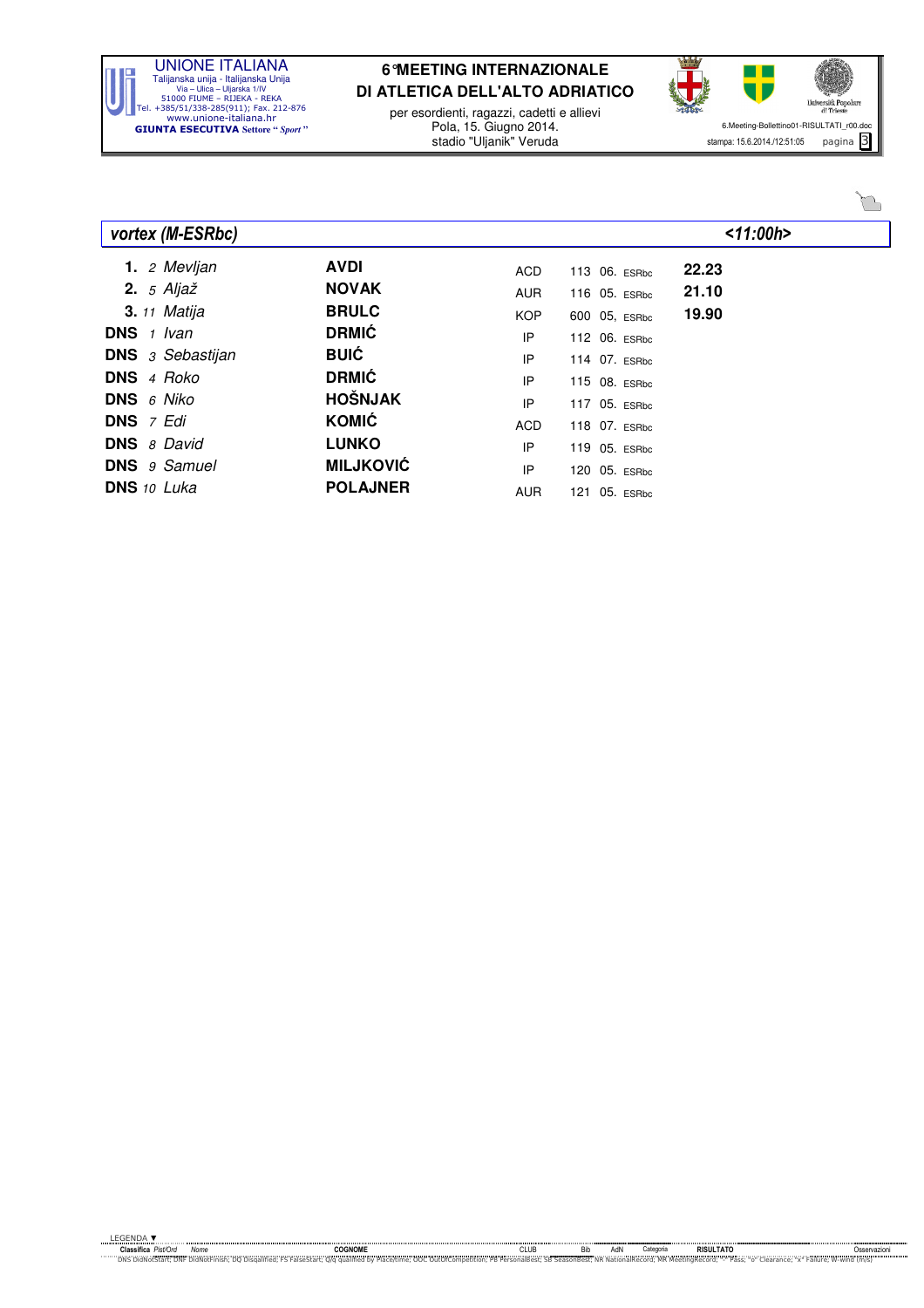

per esordienti, ragazzi, cadetti e allievi Pola, 15. Giugno 2014. stadio "Uljanik" Veruda



్రై

|            |                        |                     |                            |                 |              | P       |
|------------|------------------------|---------------------|----------------------------|-----------------|--------------|---------|
|            | 50m (M-ESRa) 1. bt.    |                     |                            |                 | $<$ 09:40h>  |         |
|            | <b>1.</b> 6 Erik       | <b>BRŽAN</b>        | <b>KOP</b>                 | 126 04. ESRa    | 8.37         |         |
|            | $2.3$ Bor              | <b>MOLJK</b>        | <b>AUR</b>                 | 123 04. ESRa    | 8.77         |         |
|            | <b>DNS</b> 1 Simone    | <b>IANIRO</b>       | <b>PTT</b>                 | 03. ESRa<br>121 |              |         |
| <b>DNS</b> | 2 Alex                 | <b>BILIĆ</b>        | ACD                        | 122 03. ESRa    |              |         |
|            | <b>DNS</b> 4 David     | <b>BRAJKOVIĆ</b>    | IP                         | 124 03. ESRa    |              |         |
|            | DNS 5 Erik             | <b>BRVAR MOZGAN</b> | <b>ADP</b>                 | 125 03. ESRa    |              |         |
|            | <b>DNS</b> 7 Lovro     | <b>HORVAT</b>       | IP                         | 127 04. ESRa    |              |         |
|            |                        |                     |                            |                 |              |         |
|            | 50m (M-ESRa) 2. bt.    |                     |                            |                 | $<$ 09:42h>  |         |
|            | 1. 1 Sandi             | <b>BELUŠIĆ</b>      | <b>ALB</b>                 | 128 03. ESRa    | 8.20         |         |
|            | 2.6 Jan                | <b>TUL</b>          | AUR                        | 133 04. ESRa    | 8.34         |         |
|            | <b>3.</b> <i>2 Nik</i> | <b>MUŽINA</b>       | <b>AUR</b>                 | 129 04. ESRa    | 8.39         |         |
|            | 4. 8 Gioele            | <b>GNUDI</b>        | <b>PTT</b>                 | 135 04. ESRa    | 8.48         |         |
|            | 5. $5$ Izak            | <b>PREMRL</b>       | ADP                        | 132 03. ESRa    | 8.50         |         |
|            | 6. 4 Manuel            | <b>GEISSA</b>       | <b>ACD</b>                 | 131 04. ESRa    | 8.97         |         |
|            | DNS $3$ Jan            | <b>EKSTANTIČ</b>    | <b>KOP</b>                 | 130 03. ESRa    |              |         |
|            | <b>DNS</b> 7 Elvedin   | <b>HASKIČ</b>       | <b>KOP</b>                 | 134 03. ESRa    |              |         |
|            | 50m (M-ESRa) 3. bt.    |                     |                            |                 | $<$ 09:44h>  |         |
|            |                        |                     |                            |                 |              |         |
|            | 1. $6$ Tim             | <b>OSTERMAN</b>     | <b>AUR</b>                 | 140 03. ESRa    | 7.96         |         |
|            | 2. 5 Matija            | <b>MAREM</b>        | IP                         | 139 03. ESRa    | 8.17         |         |
|            | $3.2$ Armin            | <b>KADRIĆ</b>       | IP                         | 136 03. ESRa    | 8.23         |         |
| <b>DNS</b> | 1 Gioele               | <b>TONON</b>        | <b>PGR</b>                 | 135 04. ESRa    |              |         |
|            | DNS 3 Vid              | <b>GORENC</b>       | ADP                        | 137 03. ESRa    |              | cancela |
|            | DNS 4 Saša             | <b>KIRIDŽIĆ</b>     | IP                         | 138 03. ESRa    |              |         |
|            | <b>DNS</b> 7 Tikei     | <b>RADOVAC</b>      | <b>ADP</b>                 | 141 03. ESRa    |              |         |
|            |                        |                     |                            |                 |              |         |
|            | 50m (M-ESRa) 4. bt.    |                     |                            |                 | $<$ 09:46h > |         |
|            | 1. $2$ Matteo          | <b>SLADIĆ</b>       | <b>ACD</b>                 | 143 03. ESRa    | 8.27         |         |
|            | 2. 4 Gregor            | <b>TRIVANOVIĆ</b>   | $\ensuremath{\mathsf{IP}}$ | 145 03. ESRa    | 8.52         |         |
|            | DNS 1 Luca             | <b>RAFFONE</b>      | <b>KOP</b>                 | 142 04. ESRa    |              |         |
|            | DNS 3 Tim              | <b>POBEGA</b>       | <b>AUR</b>                 | 144 04. ESRa    |              |         |
|            | DNS 5 Velko            | <b>TRIVIČ</b>       | <b>KOP</b>                 | 146 03. ESRa    |              |         |
|            | <b>DNS</b> 6 Martin    | <b>POLAJNER</b>     | <b>AUR</b>                 | 147 03. ESRa    |              |         |
|            | DNS 7 Deni             | <b>TURSUNOVIĆ</b>   | IP                         | 148 03. ESRa    |              |         |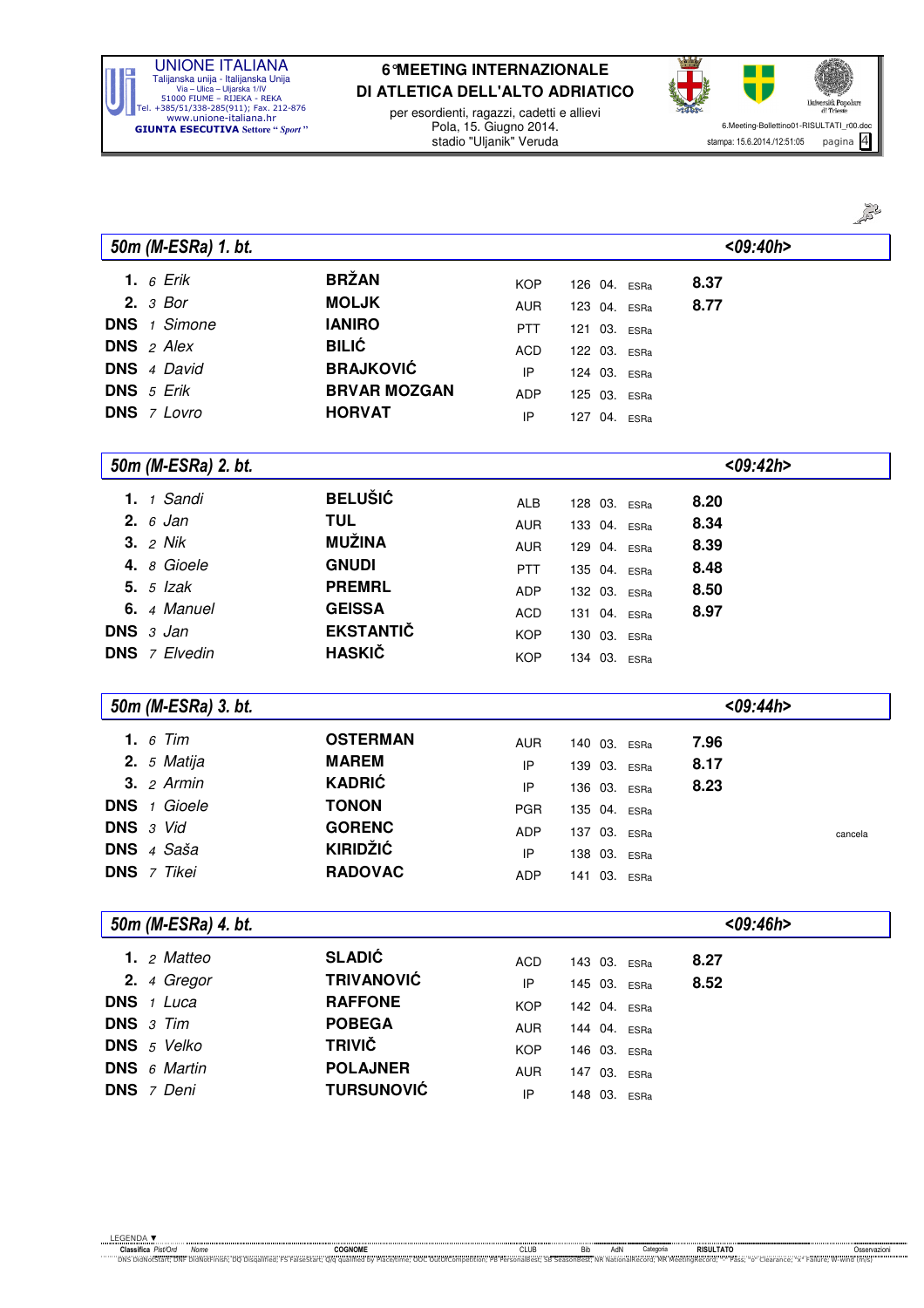

per esordienti, ragazzi, cadetti e allievi Pola, 15. Giugno 2014. stadio "Uljanik" Veruda



### 50m (M-ESRa) TOTALE

| 1.         | Tim     | <b>OSTERMAN</b>     | <b>AUR</b> | 140 03. ESRa |      | 7.96 | $1./3.$ bt. |         |
|------------|---------|---------------------|------------|--------------|------|------|-------------|---------|
| 2.         | Matija  | <b>MAREM</b>        | IP         | 139 03.      | ESRa | 8.17 | $2./3.$ bt. |         |
| 3.         | Sandi   | <b>BELUŠIĆ</b>      | <b>ALB</b> | 128 03. ESRa |      | 8.20 | $1./2.$ bt. |         |
| 4.         | Armin   | <b>KADRIĆ</b>       | IP         | 136 03. ESRa |      | 8.23 | $3./3.$ bt. |         |
| 5.         | Matteo  | <b>SLADIĆ</b>       | <b>ACD</b> | 143 03. ESRa |      | 8.27 | $1./4.$ bt. |         |
| 6.         | Jan     | <b>TUL</b>          | <b>AUR</b> | 133 04. ESRa |      | 8.34 | $2./2.$ bt. |         |
| 7.         | Erik    | <b>BRŽAN</b>        | <b>KOP</b> | 126 04. ESRa |      | 8.37 | $1./1.$ bt. |         |
| 8.         | Nik     | <b>MUŽINA</b>       | <b>AUR</b> | 129 04.      | ESRa | 8.39 | $3./2.$ bt. |         |
| 9.         | Gioele  | <b>GNUDI</b>        | <b>PTT</b> | 135 04.      | ESRa | 8.48 | $4./2.$ bt. |         |
| 10.        | Izak    | <b>PREMRL</b>       | ADP        | 132 03. ESRa |      | 8.50 | $5./2.$ bt. |         |
| 11.        | Gregor  | <b>TRIVANOVIĆ</b>   | IP         | 145 03. ESRa |      | 8.52 | $2./4.$ bt. |         |
| 12.        | Bor     | <b>MOLJK</b>        | <b>AUR</b> | 123 04. ESRa |      | 8.77 | $2./1.$ bt. |         |
| 13.        | Manuel  | <b>GEISSA</b>       | <b>ACD</b> | 131 04. ESRa |      | 8.97 | $6./2.$ bt. |         |
| <b>DNS</b> | Simone  | <b>IANIRO</b>       | <b>PTT</b> | 121 03. ESRa |      |      | $x/1.$ bt.  |         |
| <b>DNS</b> | Alex    | <b>BILIĆ</b>        | <b>ACD</b> | 122 03. ESRa |      |      | $x/1.$ bt.  |         |
| <b>DNS</b> | David   | <b>BRAJKOVIĆ</b>    | IP         | 124 03. ESRa |      |      | $x/1.$ bt.  |         |
| <b>DNS</b> | Erik    | <b>BRVAR MOZGAN</b> | ADP        | 125 03. ESRa |      |      | $x/1.$ bt.  |         |
| <b>DNS</b> | Lovro   | <b>HORVAT</b>       | IP         | 127 04. ESRa |      |      | $x/1.$ bt.  |         |
| <b>DNS</b> | Jan     | <b>EKSTANTIČ</b>    | <b>KOP</b> | 130 03. ESRa |      |      | $x/2.$ bt.  |         |
| <b>DNS</b> | Elvedin | <b>HASKIČ</b>       | <b>KOP</b> | 134 03.      | ESRa |      | $x/2.$ bt.  |         |
| <b>DNS</b> | Gioele  | <b>TONON</b>        | <b>PGR</b> | 135 04. ESRa |      |      | $x/3.$ bt.  |         |
| dns        | Vid     | <b>GORENC</b>       | <b>ADP</b> | 137 03. ESRa |      |      | $x/3.$ bt.  | cancela |
| <b>DNS</b> | Saša    | <b>KIRIDŽIĆ</b>     | IP         | 138 03. ESRa |      |      | $x/3.$ bt.  |         |
| <b>DNS</b> | Tikei   | <b>RADOVAC</b>      | <b>ADP</b> | 141 03. ESRa |      |      | $x/3.$ bt.  |         |
| <b>DNS</b> | Luca    | <b>RAFFONE</b>      | <b>KOP</b> | 142 04. ESRa |      |      | $x/4.$ bt.  |         |
| <b>DNS</b> | Tim     | <b>POBEGA</b>       | <b>AUR</b> | 144 04. ESRa |      |      | $x/4.$ bt.  |         |
| <b>DNS</b> | Velko   | <b>TRIVIČ</b>       | <b>KOP</b> | 146 03. ESRa |      |      | $x/4.$ bt.  |         |
| <b>DNS</b> | Martin  | <b>POLAJNER</b>     | <b>AUR</b> | 147 03. ESRa |      |      | $x/4.$ bt.  |         |
| <b>DNS</b> | Deni    | <b>TURSUNOVIĆ</b>   | IP         | 148 03. ESRa |      |      | $x/4.$ bt.  |         |
|            |         |                     |            |              |      |      |             |         |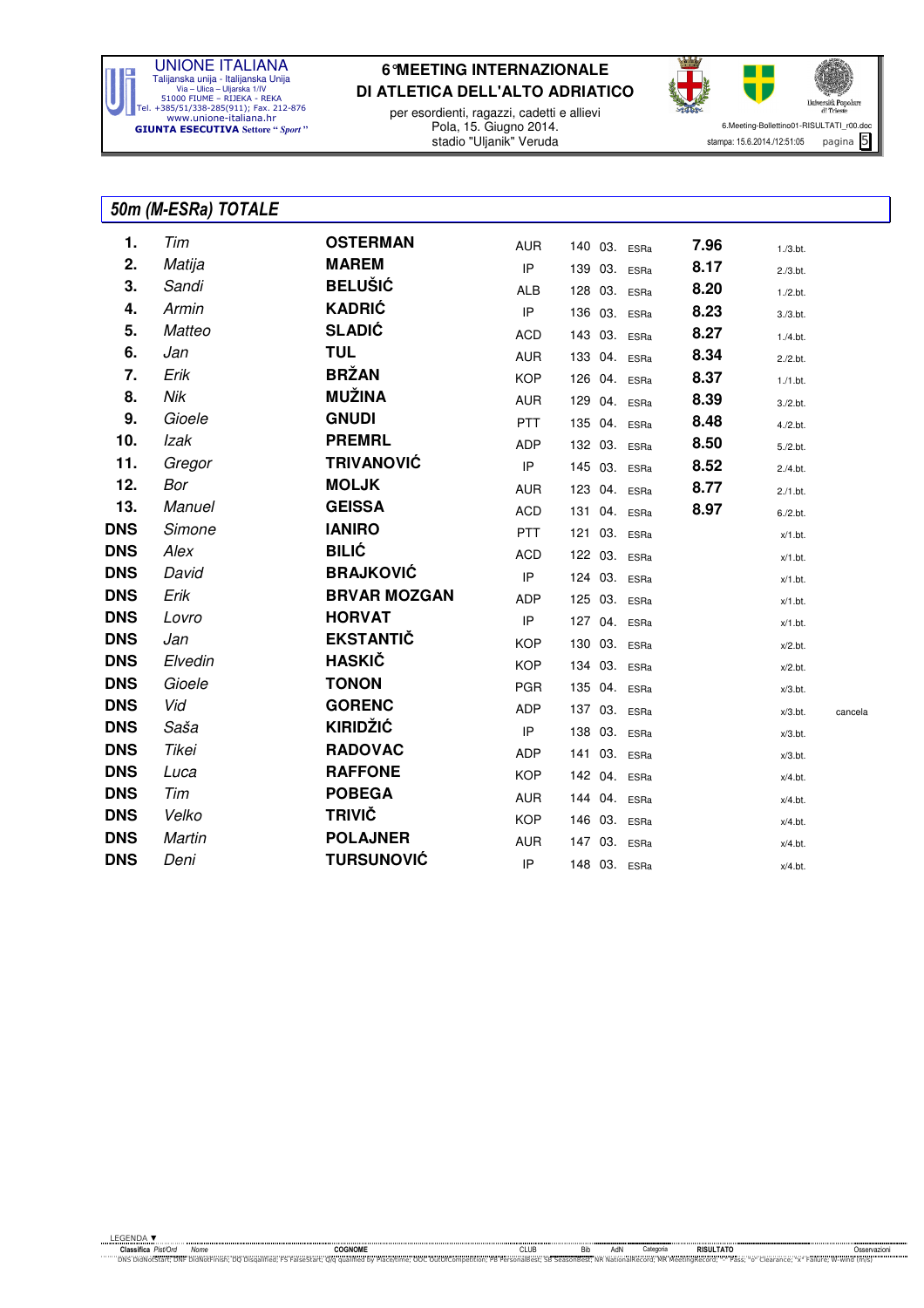

per esordienti, ragazzi, cadetti e allievi Pola, 15. Giugno 2014. stadio "Uljanik" Veruda



| vortex (M-ESRa)      |                   |            |                 | < 11:00h> |         |
|----------------------|-------------------|------------|-----------------|-----------|---------|
| 1. $13$ Matija       | <b>MAREM</b>      | IP         | 160 03. ESRa    | 38.50     |         |
| 2. 23 Jan            | <b>TUL</b>        | <b>AUR</b> | 169 04. ESRa    | 36.55     |         |
| $3.1$ Sandi          | <b>BELUŠIĆ</b>    | <b>ALB</b> | 149 03. ESRa    | 35.20     |         |
| 4. 8 Bor             | <b>MOLJK</b>      | <b>AUR</b> | 156 04. ESRa    | 28.10     |         |
| 5. 6 Manuel          | <b>GEISSA</b>     | <b>ACD</b> | 154 04. ESRa    | 22.31     |         |
| 6. 21 Gregor         | <b>TRIVANOVIĆ</b> | IP         | 167 03. ESRa    | 21.28     |         |
| <b>7.</b> 5 Erik     | <b>BRŽAN</b>      | <b>KOP</b> | 153 04. ESRa    | 20.60     |         |
| Tim<br>8.2           | <b>OSTERMAN</b>   | <b>AUR</b> | 150 03. ESRa    | 20.53     |         |
| <b>9.</b> 15 Nik     | <b>MUŽINA</b>     | <b>AUR</b> | 161 04. ESRa    | 20.46     |         |
| <b>10.</b> 20 Matteo | <b>SLADIĆ</b>     | <b>ACD</b> | 166 03. ESRa    | 20.30     |         |
| <b>DNS</b> 3 Alex    | <b>BILIĆ</b>      | <b>ACD</b> | 151 03. ESRa    |           |         |
| <b>DNS</b> 4 David   | <b>BRAJKOVIĆ</b>  | IP         | 152 03. ESRa    |           |         |
| <b>DNS</b> 7 Vid     | <b>GORENC</b>     | <b>ADP</b> | 155 03. ESRa    |           | cancela |
| <b>DNS</b> 9 Elvedin | <b>HASKIČ</b>     | <b>KOP</b> | 157 03. ESRa    |           |         |
| <b>DNS</b> 10 Gioele | <b>GNUDI</b>      | <b>PTT</b> | 135 04. ESRa    |           |         |
| <b>DNS</b> 11 Gioele | <b>TONON</b>      | <b>PGR</b> | 158 04. ESRa    |           |         |
| DNS 12 Lovro         | <b>HORVAT</b>     | IP         | 159<br>04. ESRa |           |         |
| <b>DNS</b> 14 Simone | <b>IANIRO</b>     | <b>PTT</b> | 121<br>03. ESRa |           |         |
| <b>DNS</b> $16$ Jan  | <b>EKSTANTIČ</b>  | <b>KOP</b> | 162 03. ESRa    |           |         |
| <b>DNS</b> 17 Tim    | <b>POBEGA</b>     | <b>AUR</b> | 163 04. ESRa    |           |         |
| <b>DNS</b> 18 Martin | <b>POLAJNER</b>   | <b>AUR</b> | 164<br>03. ESRa |           |         |
| <b>DNS</b> 19 Tikei  | <b>RADOVAC</b>    | ADP        | 165 03. ESRa    |           |         |
| <b>DNS</b> 22 Velko  | <b>TRIVIČ</b>     | <b>KOP</b> | 168 03. ESRa    |           |         |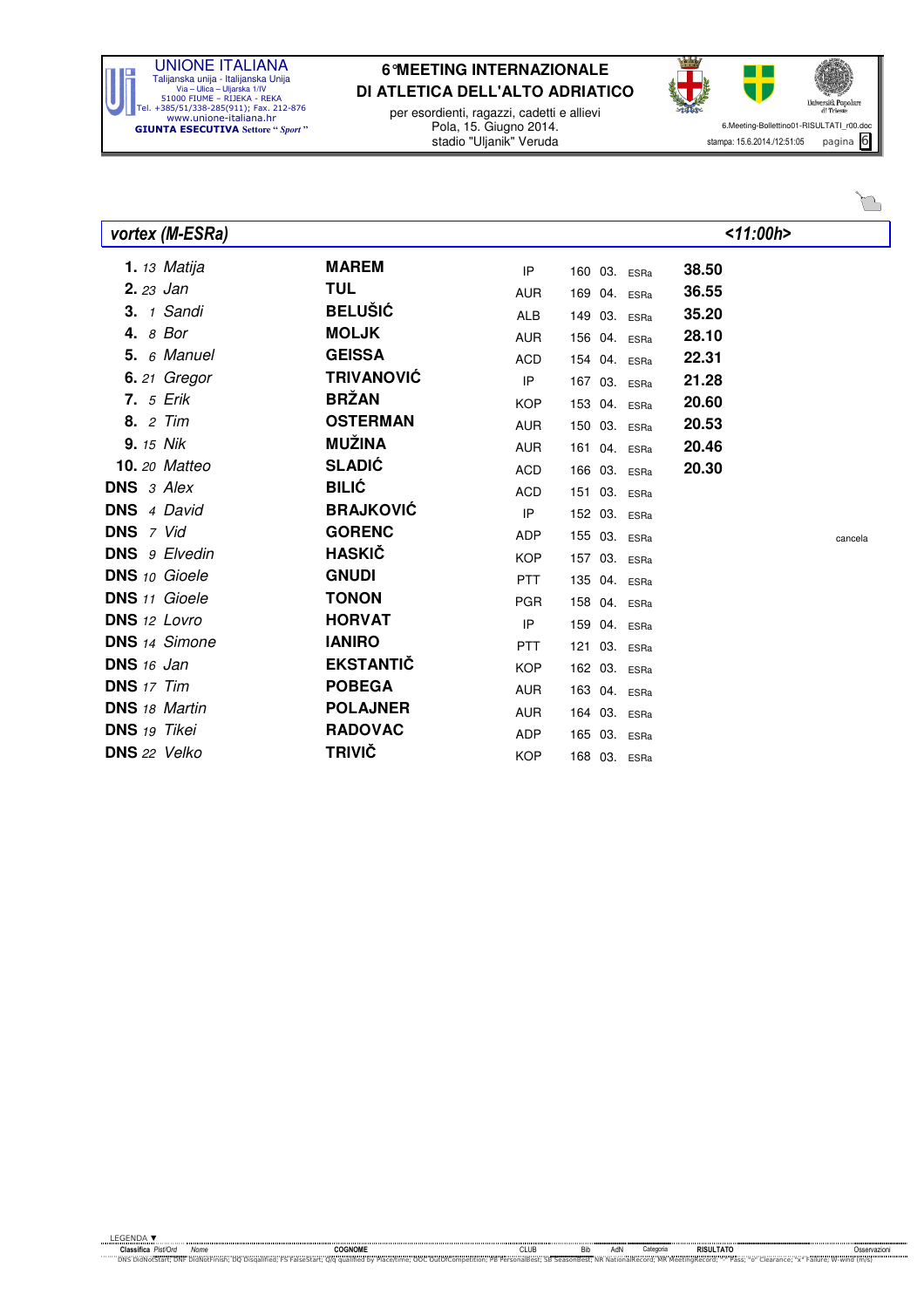

per esordienti, ragazzi, cadetti e allievi Pola, 15. Giugno 2014. stadio "Uljanik" Veruda



53

## ESORDIENTI

|            | 50m (F-ESRbc) 1. bt. |                  |            |                  |       | $<$ 09:25h > |
|------------|----------------------|------------------|------------|------------------|-------|--------------|
|            | 1. $7$ Nika          | <b>KUZMAN</b>    | IP         | 606 05. ESRbc    | 9.22  |              |
|            | 2. $2$ Paula         | <b>GOLOBIĆ</b>   | IP         | 601 05. ESRbc    | 9.77  |              |
|            | $3.3$ lnes           | <b>HRKIĆ</b>     | <b>AUR</b> | 602 05. ESRbc    | 10.07 |              |
|            | 4. 4 Alice           | <b>DELTON</b>    | <b>PGR</b> | 603 07. ESRbc    | 10.71 |              |
| <b>DNS</b> | 1 Marija             | <b>BRULC</b>     | <b>KOP</b> | 600 05, ESRbc    |       |              |
|            | <b>DNS</b> 5 Nora    | <b>HOŠNJAK</b>   | IP         | 604 05. ESRbc    |       |              |
|            | <b>DNS</b> $6$ Kim   | <b>KOS</b>       | <b>AUR</b> | 605 06. ESRbc    |       |              |
|            | 50m (F-ESRbc) 2. bt. |                  |            |                  |       | $<$ 09:27h > |
|            | <b>1.</b> 2 Neja     | <b>MUŽINA</b>    | <b>AUR</b> | 607 06. ESRbc    | 9.53  |              |
|            | 2. 4 Katarina        | <b>ŠPEHAR</b>    | <b>ACD</b> | 609 05. ESRbc    | 10.09 |              |
|            | DNS 3 Fani           | PAULIŠIĆ         | IP         | 608 08. ESRbc    |       |              |
| <b>DNS</b> | 5 Noemi              | <b>PINZAN</b>    | IP         | 610 07. ESRbc    |       |              |
|            | DNS $6$ Ida          | <b>TONČETIČ</b>  | <b>AUR</b> | 611 06. ESRbc    |       |              |
|            | <b>DNS</b> 7 Vanessa | <b>VITASOVIĆ</b> | IP         | 612 05. ESRbc    |       |              |
|            | 50m (F-ESRbc) TOTALE |                  |            |                  |       |              |
| 1.         | Nika                 | <b>KUZMAN</b>    | IP         | 606 05. ESRbc    | 9.22  | $1./1.$ bt.  |
| 2.         | Neja                 | <b>MUŽINA</b>    | <b>AUR</b> | 607 06. ESRbc    | 9.53  | $1./2.$ bt.  |
| 3.         | Paula                | <b>GOLOBIĆ</b>   | IP         | 601 05. ESRbc    | 9.77  | $2./1.$ bt.  |
| 4.         | <b>Ines</b>          | <b>HRKIĆ</b>     | <b>AUR</b> | 602 05. ESRbc    | 10.07 | $3./1.$ bt.  |
| 5.         | Katarina             | <b>ŠPEHAR</b>    | <b>ACD</b> | 609 05. ESRbc    | 10.09 | $2./2.$ bt.  |
| 6.         | Alice                | <b>DELTON</b>    | <b>PGR</b> | 603 07. ESRbc    | 10.71 | $4./1.$ bt.  |
| <b>DNS</b> | Marija               | <b>BRULC</b>     | <b>KOP</b> | 600 05, ESRbc    |       | $x/1.$ bt.   |
| <b>DNS</b> | Nora                 | <b>HOŠNJAK</b>   | IP         | 604 05. ESRbc    |       | $x/1.$ bt.   |
| <b>DNS</b> | Kim                  | <b>KOS</b>       | <b>AUR</b> | 605 06. ESRbc    |       | $x/1.$ bt.   |
| <b>DNS</b> | Fani                 | <b>PAULIŠIĆ</b>  | IP         | 608 08. ESRbc    |       | $x/2.$ bt.   |
| <b>DNS</b> | Noemi                | <b>PINZAN</b>    | IP         | 610 07. ESRbc    |       | $x/2.$ bt.   |
| <b>DNS</b> | Ida                  | <b>TONČETIČ</b>  | <b>AUR</b> | 06. ESRbc<br>611 |       | $x/2.$ bt.   |
| <b>DNS</b> | Vanessa              | <b>VITASOVIĆ</b> | IP         | 612 05. ESRbc    |       | $x/2.$ bt.   |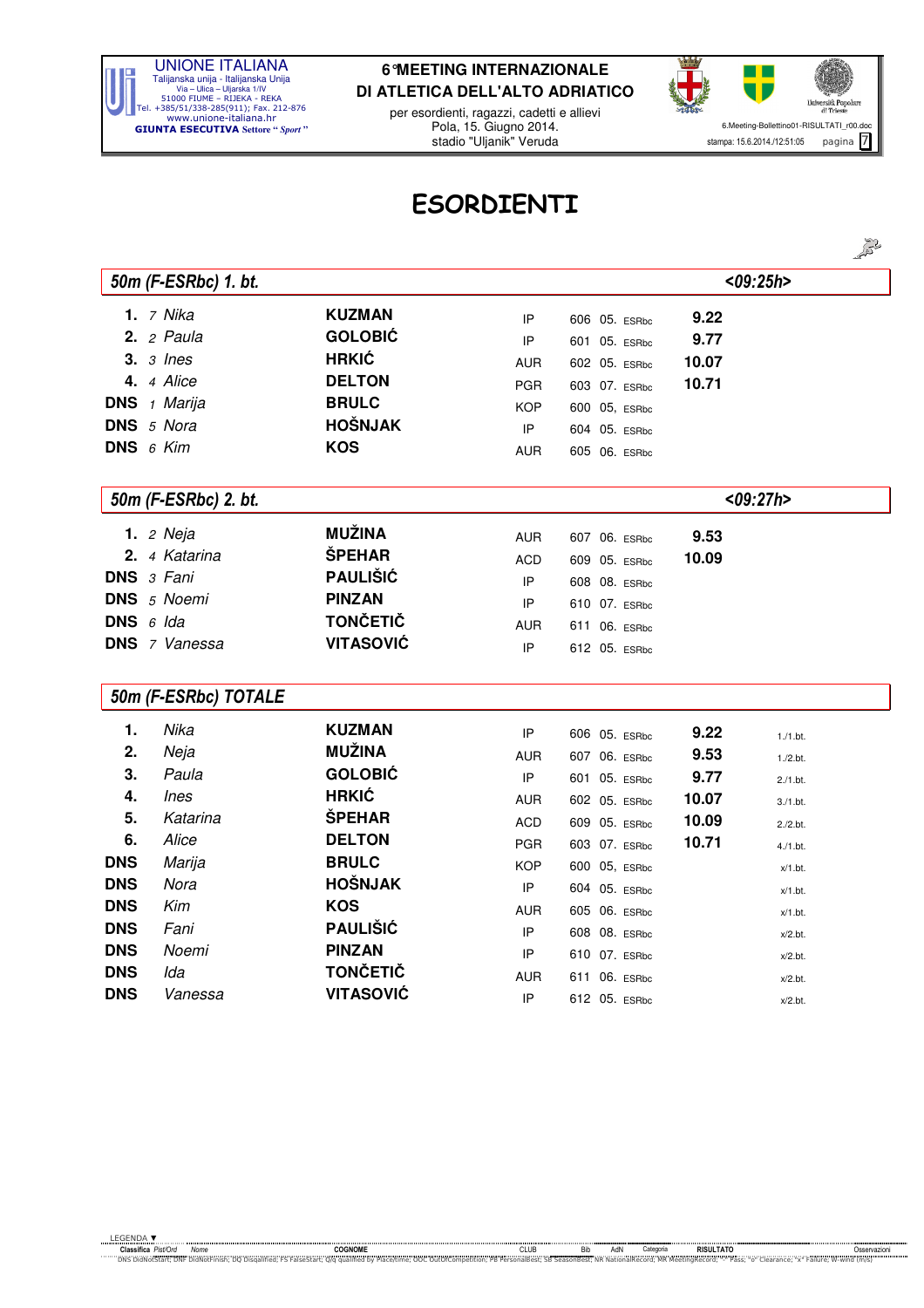

per esordienti, ragazzi, cadetti e allievi Pola, 15. Giugno 2014. stadio "Uljanik" Veruda



| vortex (F-ESRbc)         |                  |            |               | $<$ 10:05h> |
|--------------------------|------------------|------------|---------------|-------------|
| 1. <sub>14</sub> Vanessa | <b>VITASOVIĆ</b> | IP         | 626 05. ESRbc | 19.42       |
| <b>2.</b> 8 Nika         | <b>KUZMAN</b>    | IP         | 620 05. ESRbc | 19.08       |
| <b>3.</b> 11 Katarina    | <b>ŠPEHAR</b>    | <b>ACD</b> | 623 05. ESRbc | 16.13       |
| 4. $3$ lnes              | <b>HRKIĆ</b>     | AUR        | 615 05. ESRbc | 14.65       |
| <b>5.</b> 1 Elisabetta   | <b>BORGHETTI</b> | <b>ACD</b> | 613 05. ESRbc | 14.63       |
| <b>6.</b> 5 Alice        | <b>DELTON</b>    | <b>PGR</b> | 617 07. ESRbc | 11.90       |
| <b>7.</b> <i>9 Neja</i>  | <b>MUŽINA</b>    | <b>AUR</b> | 621 06. ESRbc | 8.30        |
| <b>DNS</b> $2$ Paula     | <b>GOLOBIĆ</b>   | IP         | 614 05. ESRbc |             |
| <b>DNS</b> 4 Marija      | <b>BRULC</b>     | <b>KOP</b> | 616 05, ESRbc |             |
| <b>DNS</b> $6$ Nora      | <b>HOŠNJAK</b>   | IP         | 618 05. ESRbc |             |
| <b>DNS</b> 7 Kim         | <b>KOS</b>       | <b>AUR</b> | 619 06. ESRbc |             |
| <b>DNS</b> 10 Fani       | <b>PAULIŠIĆ</b>  | IP         | 622 08. ESRbc |             |
| <b>DNS</b> 12 Noemi      | <b>PINZAN</b>    | IP         | 624 07. ESRbc |             |
| <b>DNS</b> $13$ $lda$    | <b>TONČETIČ</b>  | <b>AUR</b> | 625 06. ESRbc |             |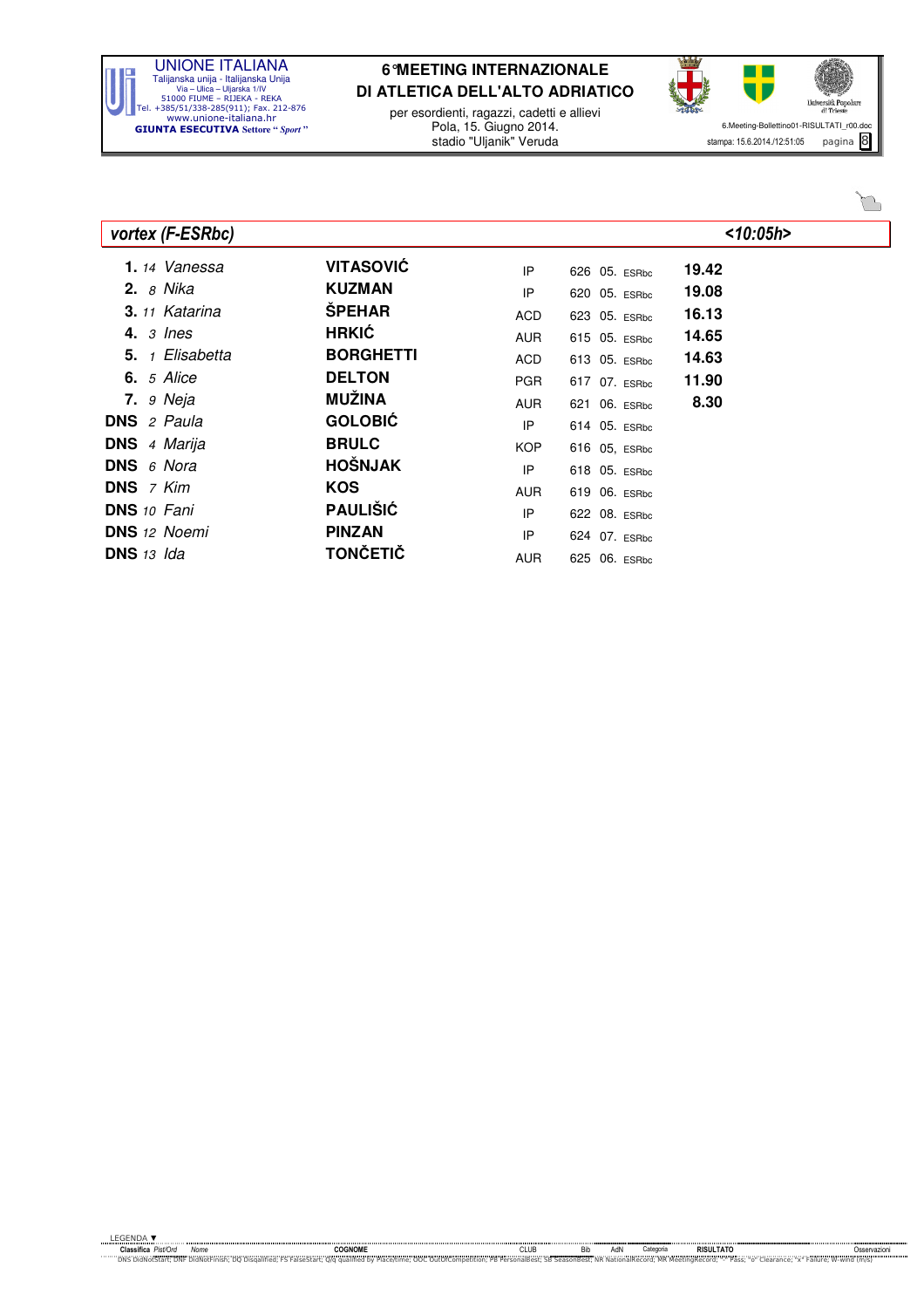

per esordienti, ragazzi, cadetti e allievi Pola, 15. Giugno 2014. stadio "Uljanik" Veruda



ని

|                      |                   |            |              |                 | $\mathscr{L}$ |
|----------------------|-------------------|------------|--------------|-----------------|---------------|
| 50m (F-ESRa) 1. bt.  |                   |            |              | $<$ 09:15h >    |               |
| 3 Chiara<br>1.       | <b>CARLI</b>      | <b>AUR</b> | 629 03. ESRa | 8.28            |               |
| 6 Ester<br>2.        | <b>RADOLOVIĆ</b>  | <b>ACD</b> | 632 04. ESRa | 8.53            |               |
| 3. $1$ Sara          | <b>VITASOVIĆ</b>  | <b>ACD</b> | 627 04. ESRa | 8.86            |               |
| 4. 2 Sabina          | <b>ADEMI</b>      | <b>ACD</b> | 628 03. ESRa | 8.89            |               |
| 5. 7 Danijela        | <b>DAIĆ</b>       | <b>ALB</b> | 633 03. ESRa | 8.96            |               |
| 5 Caterina<br>6.     | <b>CHIARDINI</b>  | <b>AUR</b> | 631 03. ESRa | 8.98            |               |
| 7. 4 Sevdina         | <b>BAJRAMI</b>    | <b>ACD</b> | 630 03. ESRa | 9.49            |               |
| 50m (F-ESRa) 2. bt.  |                   |            |              | <09:17h>        |               |
|                      | <b>KOCJANČIČ</b>  |            |              |                 |               |
| <b>1.</b> 4 Pia      |                   | <b>ADP</b> | 637 03. ESRa | 7.68            |               |
| 2. $5$ Ana           | ŠVERKO            | <b>ACD</b> | 638 03. ESRa | 8.43            |               |
| 3. 7 Sonita          | <b>ADEMI</b>      | <b>ACD</b> | 640 03. ESRa | 8.80            |               |
| 4. 2 Ariana          | <b>ILJADICA</b>   | <b>ALB</b> | 635 03. ESRa | 8.95            |               |
| 5. 3 Larisa          | <b>KAMBEROVIĆ</b> | <b>ACD</b> | 636 03. ESRa | 9.29            |               |
| <b>DNS</b> 1 Natalia | <b>FUKS</b>       | <b>ADP</b> | 634 04. ESRa |                 | cancela       |
| <b>DNS</b> $6$ Maja  | <b>KODRA</b>      | <b>AUR</b> | 639 03. ESRa |                 |               |
| 50m (F-ESRa) 3. bt.  |                   |            |              | $<$ 09:19h $>$  |               |
| $1.7$ Lucia          | <b>PETEH</b>      | IP         | 647 03. ESRa | 8.37            |               |
| $2.6$ Urška          | <b>PERIĆ</b>      | <b>ADP</b> | 646 04. ESRa | 9.22            |               |
| 3. $5$ <i>Ena</i>    | <b>PRNJAVORAC</b> | <b>ACD</b> | 645 03. ESRa | 9.47            |               |
| 4. 3 Adela           | <b>MUJANOVIĆ</b>  | <b>ACD</b> | 643 04. ESRa | 10.20           |               |
| <b>DNS</b> 1 Laura   | <b>KOŽUH</b>      | <b>ALB</b> | 641 03. ESRa |                 |               |
| <b>DNS</b> 2 Hana    | <b>LESJAK</b>     | <b>ADP</b> | 642 03. ESRa |                 | cancela       |
| DNS 4 Erika          | <b>PASTORČIĆ</b>  | IP         | 644 03. ESRa |                 |               |
| 50m (F-ESRa) 4. bt.  |                   |            |              | $<$ 09:21 h $>$ |               |

|                              |                  |            |                 | NUJ.LIIIZ |
|------------------------------|------------------|------------|-----------------|-----------|
| <b>1.</b> 4 Dora             | <b>SCHNEIDER</b> | ΙP         | 651 04. ESRa    | 8.12      |
| 2. $2$ Lara                  | <b>RADOLOVIĆ</b> | <b>ACD</b> | 649 03.<br>ESRa | 8.13      |
| <b>3.</b> <i>7 Taja</i>      | <b>SLAPERNIK</b> | <b>ADP</b> | 654 04.<br>ESRa | 8.42      |
| 4. $3$ Lana                  | <b>ROGIČ</b>     | <b>ADP</b> | 650 04. ESRa    | 8.86      |
| <b>5.</b> 5 Sara             | <b>VITASOVIĆ</b> | ACD        | 652 04. ESRa    | 9.28      |
| 6. $\frac{1}{1}$ Ria Izadora | <b>POLH</b>      | <b>ADP</b> | 648 04.<br>ESRa | 9.34      |
| <b>DNS</b> 6 Melani          | <b>SINANOVIĆ</b> | IP         | 653 04. ESRa    |           |
|                              |                  |            |                 |           |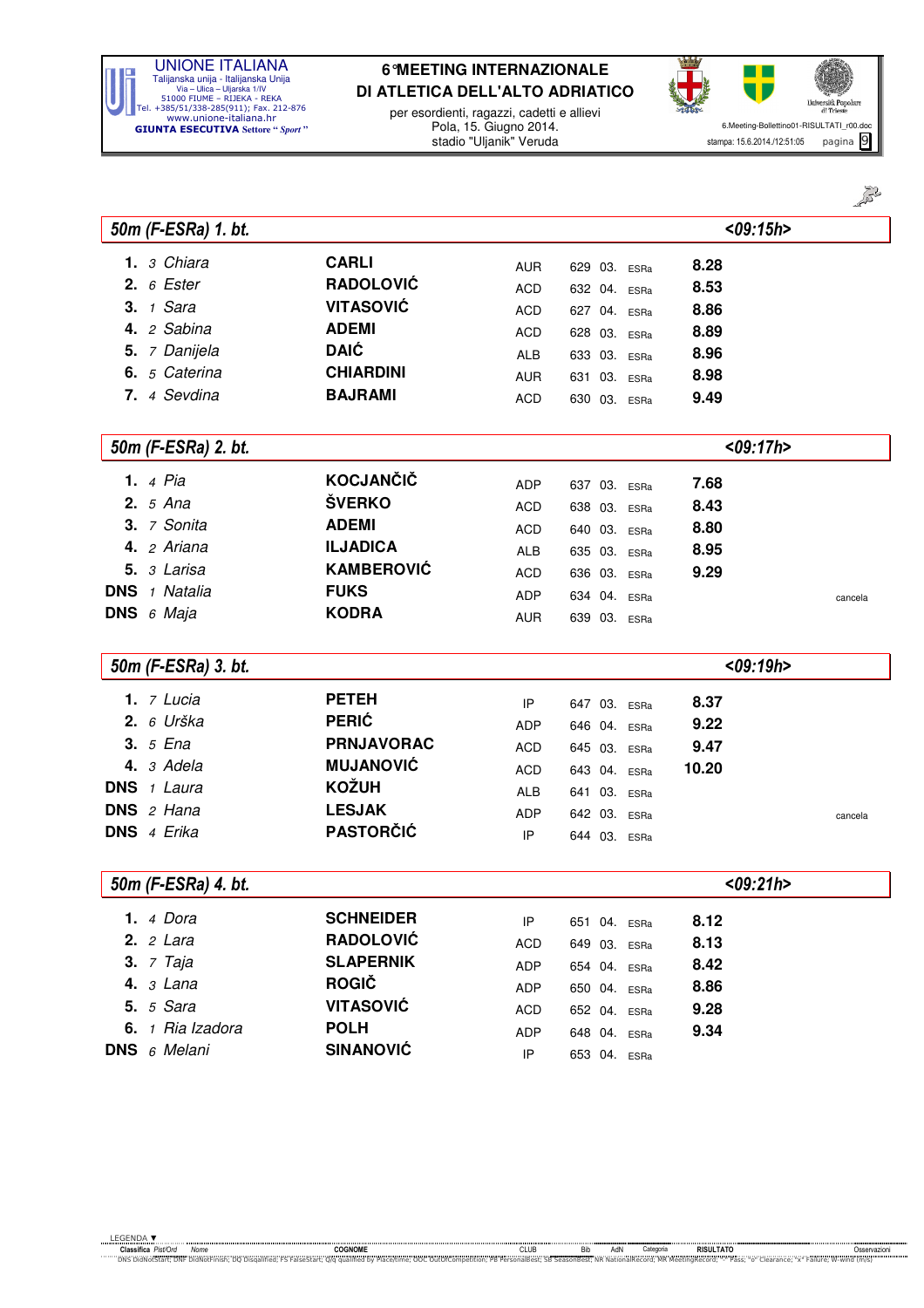

per esordienti, ragazzi, cadetti e allievi Pola, 15. Giugno 2014. stadio "Uljanik" Veruda



### 50m (F-ESRa) TOTALE

|  | <b>1.</b> 4 Pia          | KOCJANČIČ         | ADP        |  | 637 03. ESRa | 7.68  |         |
|--|--------------------------|-------------------|------------|--|--------------|-------|---------|
|  | $2.4$ Dora               | <b>SCHNEIDER</b>  | IP         |  | 651 04. ESRa | 8.12  |         |
|  | $3.2$ Lara               | <b>RADOLOVIĆ</b>  | <b>ACD</b> |  | 649 03. ESRa | 8.13  |         |
|  | 4. 3 Chiara              | <b>CARLI</b>      | AUR        |  | 629 03. ESRa | 8.28  |         |
|  | <b>5.</b> <i>7 Lucia</i> | <b>PETEH</b>      | IP         |  | 647 03. ESRa | 8.37  |         |
|  | <b>6.</b> <i>7 Taja</i>  | <b>SLAPERNIK</b>  | ADP        |  | 654 04. ESRa | 8.42  |         |
|  | <b>7.</b> 5 Ana          | <b>ŠVERKO</b>     | ACD        |  | 638 03. ESRa | 8.43  |         |
|  | <b>8.</b> 6 Ester        | <b>RADOLOVIĆ</b>  | ACD        |  | 632 04. ESRa | 8.53  |         |
|  | 9. 7 Sonita              | <b>ADEMI</b>      | ACD        |  | 640 03. ESRa | 8.80  |         |
|  | <b>10.</b> <i>3 Lana</i> | <b>ROGIČ</b>      | ADP        |  | 650 04. ESRa | 8.86  |         |
|  | 1 Sara                   | <b>VITASOVIĆ</b>  | ACD        |  | 627 04. ESRa | 8.86  |         |
|  | 12. 2 Sabina             | <b>ADEMI</b>      | <b>ACD</b> |  | 628 03. ESRa | 8.89  |         |
|  | 13. $2$ Ariana           | <b>ILJADICA</b>   | <b>ALB</b> |  | 635 03. ESRa | 8.95  |         |
|  | 14. <i>7 Danijela</i>    | <b>DAIĆ</b>       | ALB        |  | 633 03. ESRa | 8.96  |         |
|  | 15. 5 Caterina           | <b>CHIARDINI</b>  | AUR        |  | 631 03. ESRa | 8.98  |         |
|  | 16. 6 Urška              | <b>PERIĆ</b>      | ADP        |  | 646 04. ESRa | 9.22  |         |
|  | <b>17.</b> 5 Sara        | <b>VITASOVIĆ</b>  | <b>ACD</b> |  | 652 04. ESRa | 9.28  |         |
|  | 18. 3 Larisa             | <b>KAMBEROVIĆ</b> | ACD        |  | 636 03. ESRa | 9.29  |         |
|  | 19. 1 Ria Izadora        | <b>POLH</b>       | ADP        |  | 648 04. ESRa | 9.34  |         |
|  | 20. 5 Ena                | <b>PRNJAVORAC</b> | ACD        |  | 645 03. ESRa | 9.47  |         |
|  | 21. 4 Sevdina            | <b>BAJRAMI</b>    | ACD        |  | 630 03. ESRa | 9.49  |         |
|  | $22.3$ Adela             | <b>MUJANOVIĆ</b>  | ACD        |  | 643 04. ESRa | 10.20 |         |
|  | DNS 6 Melani             | <b>SINANOVIĆ</b>  | IP         |  | 653 04. ESRa |       |         |
|  | DNS 1 Laura              | <b>KOŽUH</b>      | <b>ALB</b> |  | 641 03. ESRa |       |         |
|  | <b>DNS</b> $2$ Hana      | <b>LESJAK</b>     | ADP        |  | 642 03. ESRa |       | cancela |
|  | DNS 4 Erika              | <b>PASTORČIĆ</b>  | IP         |  | 644 03. ESRa |       |         |
|  | <b>DNS</b> 1 Natalia     | <b>FUKS</b>       | <b>ADP</b> |  | 634 04. ESRa |       | cancela |
|  | DNS 6 Maja               | <b>KODRA</b>      | <b>AUR</b> |  | 639 03. ESRa |       |         |
|  |                          |                   |            |  |              |       |         |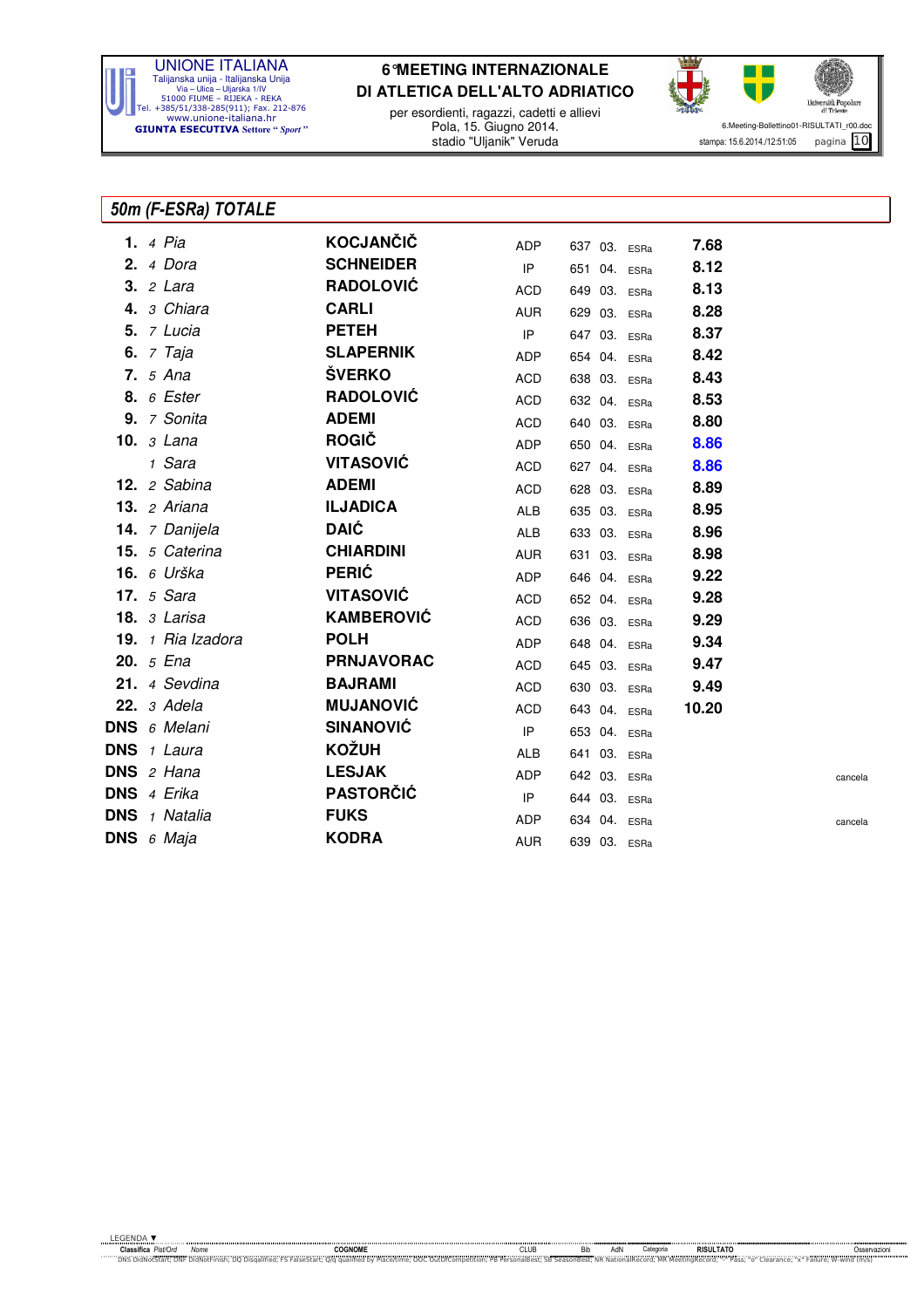

per esordienti, ragazzi, cadetti e allievi Pola, 15. Giugno 2014. stadio "Uljanik" Veruda



50 50 50 50

#### vortex (F-ESRa) <10:05h>

|                   | <b>1.</b> 16 Lara                | <b>RADOLOVIĆ</b>  | ACD        |  | 670 03. ESRa | 34.30 |         |
|-------------------|----------------------------------|-------------------|------------|--|--------------|-------|---------|
| 2. 5 Ena          |                                  | <b>PRNJAVORAC</b> | <b>ACD</b> |  | 659 03. ESRa | 31.76 |         |
| 3. 20 Ana         |                                  | <b>ŠVERKO</b>     | <b>DIG</b> |  | 03. ESRa     | 31.48 |         |
| <b>4.</b> 18 Taja |                                  | <b>SLAPERNIK</b>  | ADP        |  | 672 04. ESRa | 28.24 |         |
|                   | 5. $8$ Larisa                    | <b>KAMBEROVIĆ</b> | <b>ACD</b> |  | 662 03. ESRa | 28.10 |         |
|                   | <b>6.</b> 14 Lucia               | <b>PETEH</b>      | IP         |  | 668 03. ESRa | 27.29 |         |
|                   | <b>7.</b> 19 Sara                | <b>VITASOVIĆ</b>  | ACD        |  | 673 04. ESRa | 27.01 |         |
|                   | 8. 1 Sabina                      | <b>ADEMI</b>      | ACD        |  | 655 03. ESRa | 22.99 |         |
|                   | 9. 2 Chiara                      | <b>CARLI</b>      | <b>AUR</b> |  | 656 03. ESRa | 22.71 |         |
|                   | 10. 3 Sonita                     | <b>ADEMI</b>      | <b>ACD</b> |  | 657 03. ESRa | 21.31 |         |
|                   | <b>11.</b> 12 Adela              | <b>MUJANOVIĆ</b>  | ACD        |  | 666 04. ESRa | 19.75 |         |
|                   | <b>12.</b> $\overline{z}$ Ariana | <b>ILJADICA</b>   | ALB        |  | 661 03. ESRa | 18.23 |         |
| 13. 17 Lana       |                                  | <b>ROGIČ</b>      | ADP        |  | 671 04. ESRa | 17.30 |         |
|                   | <b>14.</b> 10 Sevdina            | <b>BAJRAMI</b>    | ACD        |  | 664 03. ESRa | 16.85 |         |
|                   | 15. 4 Caterina                   | <b>CHIARDINI</b>  | <b>AUR</b> |  | 658 03. ESRa | 16.30 |         |
|                   | 16. 13 Urška                     | <b>PERIĆ</b>      | ADP        |  | 667 04. ESRa | 15.81 |         |
|                   | 17. 15 Ria Izadora               | <b>POLH</b>       | <b>ADP</b> |  | 669 04. ESRa | 11.90 |         |
|                   | <b>DNS</b> 6 Natalia             | <b>FUKS</b>       | ADP        |  | 660 04. ESRa |       | cancela |
| <b>DNS</b> 9 Maja |                                  | <b>KODRA</b>      | <b>AUR</b> |  | 663 03. ESRa |       |         |
| DNS 11 Hana       |                                  | <b>LESJAK</b>     | ADP        |  | 665 03. ESRa |       | cancela |
|                   |                                  |                   |            |  |              |       |         |

#### 4x60m (M+F-ESRa) <12:20h>

| 1.          |                                      | 2 Caterina CHIARDINI<br>Chiara CARLIJan TUL<br><b>Tim OSTERMAN</b>                     | <b>AD NOVA AURORA</b>               |                                        |                       | 03.<br>03.<br>04. |       |
|-------------|--------------------------------------|----------------------------------------------------------------------------------------|-------------------------------------|----------------------------------------|-----------------------|-------------------|-------|
|             |                                      | Jan TUL<br><b>2.</b> 5 Lucia PETEH<br>Dora SCHNEIDER<br>Armin Kadrić                   | <b>ISTRA - POLA</b>                 | <b>AUR</b>                             | 675 04.               | 03.<br>04.<br>03. | 39.68 |
|             |                                      | Matija MAREM<br>$3.6$ DAIC<br>BELUŠIĆ                                                  | <b>ALBONA</b>                       | IP                                     | 678 03.               |                   | 40.12 |
| 4.          |                                      | <b>ILJADICA</b><br><b>FERFOJA</b><br>4 Sabina ADEMI<br>Sonita ADEMI<br>Sevdina BAJRAMI | <b>AC DIGNANO</b>                   | ALB                                    | 679                   | 03.<br>03.<br>03. | 40.15 |
| DNS.<br>DNS | $\mathbf{1}$<br>$\boldsymbol{\beta}$ | Mevljan AVDI                                                                           | AD NOVA AURORA<br><b>AC DIGNANO</b> | <b>ACD</b><br><b>AUR</b><br><b>ACD</b> | 677 06.<br>674<br>676 |                   | 46.15 |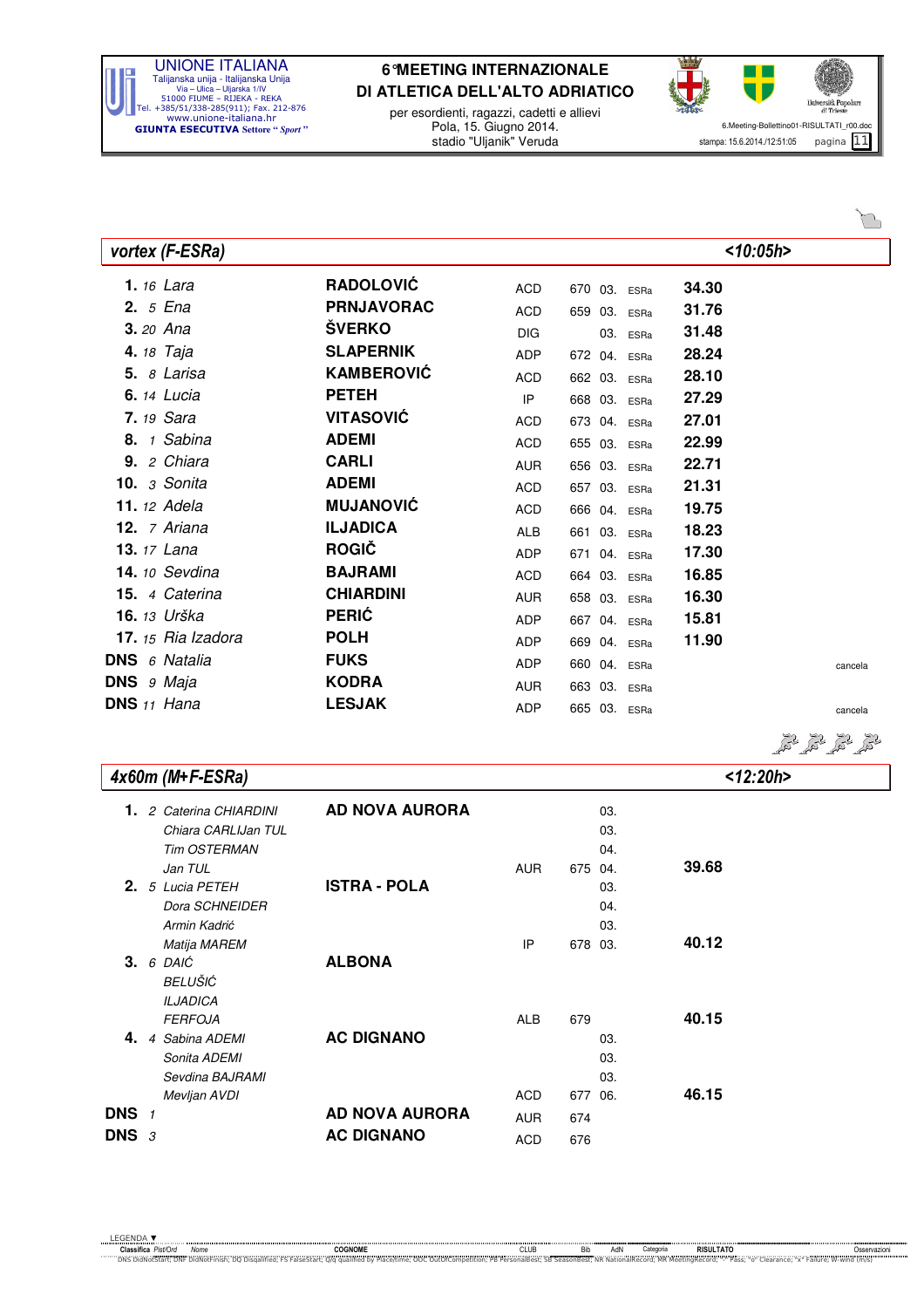

per esordienti, ragazzi, cadetti e allievi Pola, 15. Giugno 2014. stadio "Uljanik" Veruda



## RAGAZZI

|                            |                      |            |            |                          |         |              |             | ≤            |
|----------------------------|----------------------|------------|------------|--------------------------|---------|--------------|-------------|--------------|
| 60m (M-RGZ) 1.bt.          |                      |            |            |                          |         | < 10:25h>    |             |              |
| DNS 1 Luka                 | <b>BUDISAVLJEVIĆ</b> | IP         | 170 02.    | <b>RGZ</b>               |         |              |             |              |
| <b>DNS</b> $2$ <i>Enej</i> | <b>KLEVA</b>         | ADP        | 171<br>02. | RGZ                      |         |              |             | cancela      |
| DNS 3 Ivan                 | <b>ASIĆ</b>          | UI         | 02.<br>172 | <b>RGZ</b>               |         |              |             | SE Dignano   |
| DNS 4 Kajan                | <b>BULIĆ</b>         | IP         | 173<br>02. | <b>RGZ</b>               |         |              |             |              |
| DNS 5 Tadej                | ČASAR                | AUR        | 01.<br>174 | RGZ                      |         |              |             |              |
| <b>DNS</b> 6 Mateo         | <b>FILIMONOVIČ</b>   | <b>ADP</b> | 175<br>02. | <b>RGZ</b>               |         |              |             |              |
| DNS 8 Rok                  | <b>JUHAS</b>         | <b>ADP</b> | 177 02.    | <b>RGZ</b>               |         |              |             | cancela      |
| 60m (M-RGZ)                |                      |            |            |                          |         | < 10:27h>    |             |              |
| 1. $2$ Luca                | <b>CARLI</b>         | <b>AUR</b> | 179 02.    | <b>RGZ</b>               | 8.81    | 479          | 479         |              |
| 4 Noah<br>2.               | <b>RUDAN</b>         | IP         | 02.<br>181 |                          | 8.87    | 462          | 462         |              |
| 3 Lan<br>3.                | <b>GOLOB</b>         | AUR        | 176 02.    | <b>RGZ</b><br><b>RGZ</b> | 9.09    | 404          | 404         |              |
| 4. 7 Anej                  | <b>VENIŠNIK</b>      | <b>AUR</b> | 184<br>02. | <b>RGZ</b>               | 9.13    | 393          | 0           |              |
| 8 Žan<br>5.                | <b>VIDO</b>          | IP         | 185<br>02. | <b>RGZ</b>               | 9.45    | 315          | 315         |              |
| 6. $1$ Frano               | <b>RAJKOVIĆ</b>      | IP         | 178 02.    | RGZ                      | 9.72    | 255          | 0           |              |
| 7. 5 Adrijan               | <b>STEGOVEC</b>      | <b>AUR</b> | 182<br>02. | <b>RGZ</b>               | 9.96    | 207          | 0           |              |
| DNS $6$ lan                | <b>VEDERNJAK</b>     | <b>ADP</b> | 183 02.    | <b>RGZ</b>               |         | 0            | 0           |              |
|                            |                      |            |            |                          |         |              |             | 25           |
| 600m (M-RGZ)               |                      |            |            |                          |         | < 11:45h>    |             |              |
| 1. $1$ Toni                | <b>BOŽAC</b>         | IP         | 186 01.    | <b>RGZ</b>               | 1:44.81 | 614          | 614         |              |
| 4 Mark<br>2.               | <b>TRIVANOVIĆ</b>    | IP         | 01.<br>189 | <b>RGZ</b>               | 1:51.79 | 438          | 438         |              |
| $3.3$ Marko                | <b>MILOVANOVIĆ</b>   | IP         | 02.<br>188 | <b>RGZ</b>               | 2:18.25 | $\mathbf{1}$ | $\mathbf 0$ |              |
| DNS 2 Luka                 | <b>MAZI RAŽMAN</b>   | <b>ADP</b> | 187<br>02. | <b>RGZ</b>               |         | 0            |             | 0 cancela    |
|                            |                      |            |            |                          |         |              |             | $\mathbb{Z}$ |
| lungo (M-RGZ)              |                      |            |            |                          |         | <09:15h>     |             |              |
| 1. $6$ Stribor             | <b>GORIČANEC</b>     | ALB        | 195 01.    | RGZ                      | 4.55    | 649          | 649         |              |
| 2. $7$ Noah                | <b>RUDAN</b>         | $\sf IP$   | 196 02.    | RGZ                      | 4.01    | 532          | 532         |              |
| 9 Žan<br>3.                | <b>VIDO</b>          | IP         | 198 02.    | RGZ                      | 4.00    | 530          | 530         |              |
| <b>4.</b> 4 Lan            | <b>GOLOB</b>         | <b>AUR</b> | 193 02.    | RGZ                      | 3.75    | 477          | 477         |              |
| <b>5.</b> <i>5 Frano</i>   | <b>RAJKOVIĆ</b>      | $\sf IP$   | 194 02.    | RGZ                      | 3.74    | 475          | 0           |              |
| <b>6.</b> 8 Anej           | <b>VENIŠNIK</b>      | <b>AUR</b> | 197 02.    | <b>RGZ</b>               | 3.70    | 467          | 467         |              |
| 7. 2 Nicolas               | <b>DELTON</b>        | PGR        | 191 02.    | RGZ                      | 3.28    | 379          | 379         |              |
| DNS 1 Luka                 | <b>BUDISAVLJEVIĆ</b> | IP         | 190 02.    | <b>RGZ</b>               |         | 0            | $\pmb{0}$   |              |
| DNS 3 Kajan                | <b>BULIĆ</b>         | IP         | 192 02.    | $_{\rm RGZ}$             |         | 0            | 0           |              |
|                            |                      |            |            |                          |         |              |             |              |

్రై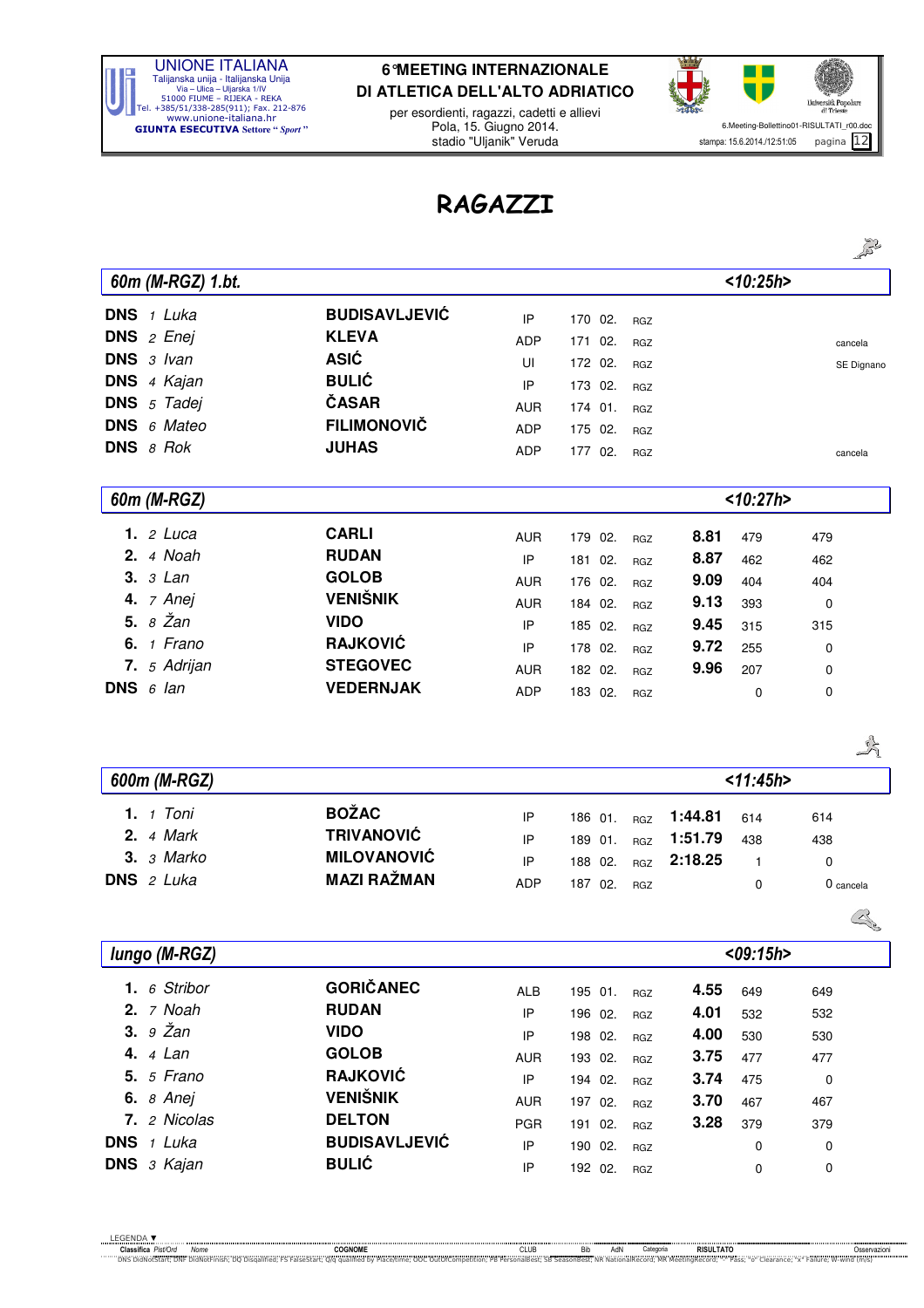

per esordienti, ragazzi, cadetti e allievi Pola, 15. Giugno 2014. stadio "Uljanik" Veruda



| vortex (M-RGZ)             |                  |            |         |            |       | < 11:35h> |                      |
|----------------------------|------------------|------------|---------|------------|-------|-----------|----------------------|
| 7 Stribor<br>1.            | <b>GORIČANEC</b> | <b>ALB</b> | 205 01. | <b>RGZ</b> | 55.30 | 764       | 764                  |
| 2. $3$ Luca                | <b>CARLI</b>     | <b>AUR</b> | 201 02. | <b>RGZ</b> | 30.13 | 373       | 373                  |
| 3. 9 Adrijan               | <b>STEGOVEC</b>  | <b>AUR</b> | 207 02. | <b>RGZ</b> | 26.43 | 315       | 315                  |
| 4 Nicolas<br>4.            | <b>DELTON</b>    | <b>PGR</b> | 202 02. | <b>RGZ</b> | 24.62 | 287       | 287                  |
| <b>DNS</b> $1$ <i>lvan</i> | <b>ASIĆ</b>      | UI         | 199 02. | <b>RGZ</b> |       | 0         | 0 SE Dignano         |
| <b>DNS</b> $2$ Rok         | <b>JUHAS</b>     | <b>ADP</b> | 200 02. | <b>RGZ</b> |       | 0         | 0 cancela            |
| DNS 5 Enej                 | <b>KLEVA</b>     | <b>ADP</b> | 203 02. | <b>RGZ</b> |       | 0         | 0 <sub>cancela</sub> |
| <b>DNS</b> $6$ Gaj         | <b>GOMBAR</b>    | <b>KOP</b> | 204 01. | <b>RGZ</b> |       | 0         | 0                    |
| <b>DNS</b> $\theta$ Jure   | <b>NOVAK</b>     | <b>ADP</b> | 206 01. | <b>RGZ</b> |       | 0         | 0                    |
|                            |                  |            |         |            |       |           |                      |

50 50 50 50

 $\sim$ 

|    | 4x60m (M-RGZ)                                                                                                                    |                                              |                  |                |                                                |            | < 12:30h> |  |
|----|----------------------------------------------------------------------------------------------------------------------------------|----------------------------------------------|------------------|----------------|------------------------------------------------|------------|-----------|--|
| DQ | Luca CARLI<br>Lan GOLOB<br>Adrijan STEGOVEC<br>Anej VENIŠNIK<br>2 Luka BUDISAVLJEVIĆ<br>Frano RAJKOVIĆ<br>Noah RUDAN<br>Žan VIDO | <b>AD NOVA AURORA</b><br><b>ISTRA - POLA</b> | <b>AUR</b><br>IP | 208 02.<br>209 | 02.<br>02.<br>02.<br>02.<br>02.<br>02.<br>-02. | <b>RGZ</b> | 45.88     |  |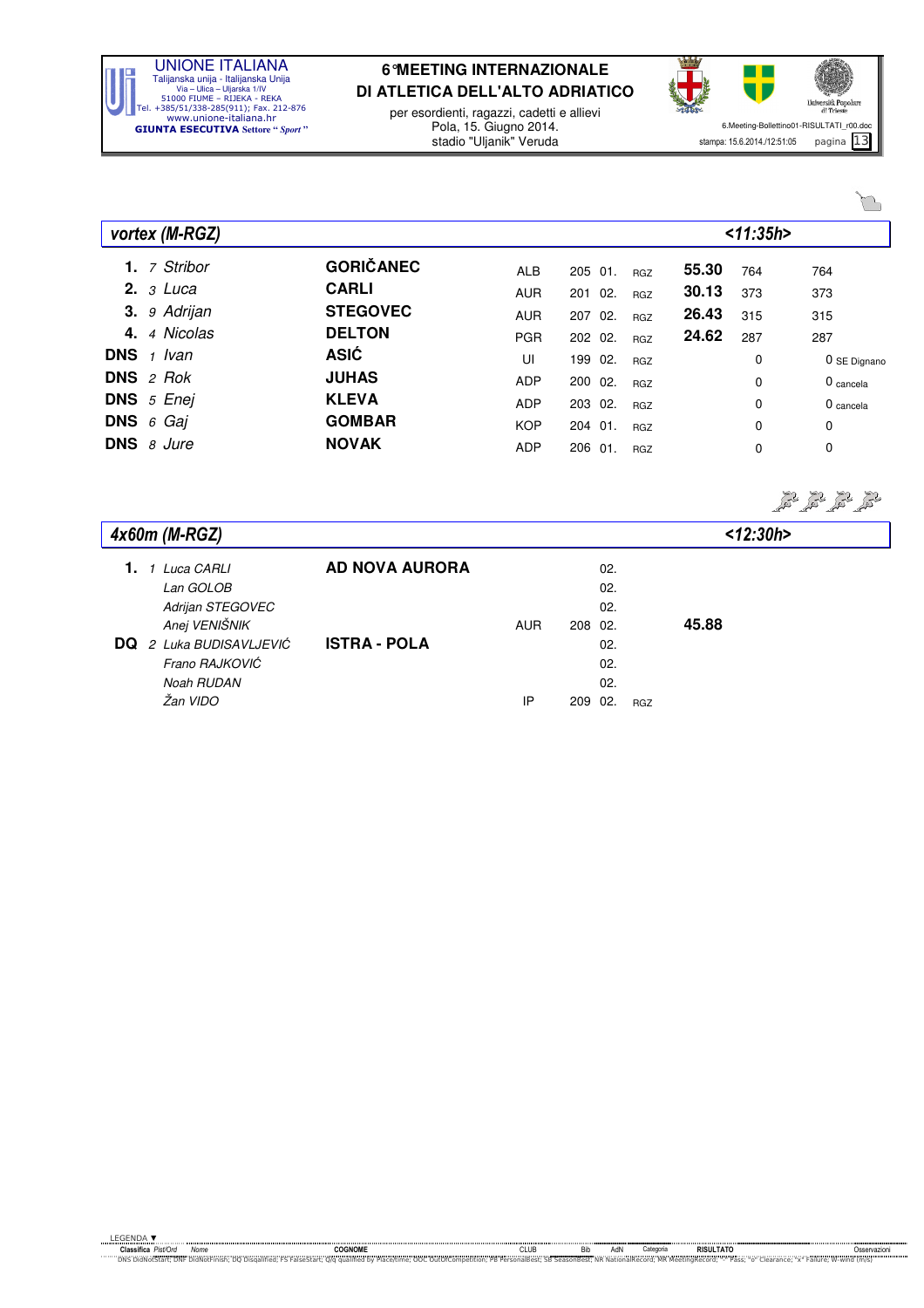

per esordienti, ragazzi, cadetti e allievi Pola, 15. Giugno 2014. stadio "Uljanik" Veruda



### RAGAZZE

UI-SE-RGZ 60m: 8.30; Tea FRKOVIĆ; Belvedere; 1988.

|            |                          |                        |            |                    |            | UI-SE-RGZ 60m. 6.30, Tea FRKOVIC, Belvedere, 1988. |            |
|------------|--------------------------|------------------------|------------|--------------------|------------|----------------------------------------------------|------------|
|            | 60m (F-RGZ) 1. bt.       |                        |            |                    |            | $<$ 10:05h>                                        |            |
|            | 1. $8$ Nika              | <b>PURIĆ</b>           | <b>BOR</b> | 687 01.            | <b>RGZ</b> | 9.03                                               |            |
|            | <b>2.</b> <i>7 Tejka</i> | <b>FRANKOVIČ</b>       | <b>ADP</b> | 686 01.            | <b>RGZ</b> | 10.24                                              |            |
| 3.         | 6 Rafaela                | <b>FARAGUNA</b>        | ALB        | 685 02.            | <b>RGZ</b> | 10.57                                              |            |
| <b>DNS</b> | 1 Rebeka                 | <b>ALESSIO</b>         | ADP        | 680 01.            | <b>RGZ</b> |                                                    | cancela    |
| <b>DNS</b> | 2 Sara                   | <b>AUBER</b>           | AUR        | 681 02.            | <b>RGZ</b> |                                                    |            |
| <b>DNS</b> | з Neža                   | <b>BUTINAR</b>         | <b>ADP</b> | 682 01.            | <b>RGZ</b> |                                                    | cancela    |
| <b>DNS</b> | 4 Marina                 | <b>DUBININA</b>        | UI         | 683 02.            | <b>RGZ</b> |                                                    | SE Dignano |
|            | <b>DNS</b> 5 Valentina   | <b>ERLIĆ</b>           | IP         | 684 01.            | <b>RGZ</b> |                                                    |            |
|            |                          |                        |            |                    |            |                                                    |            |
|            | 60m (F-RGZ) 2. bt.       |                        |            |                    |            | $<$ 10:07h>                                        |            |
|            | 1. $1$ Nina              | <b>KUZMAN</b>          |            |                    |            | 8.94                                               |            |
|            | <b>2.</b> <i>3 Tija</i>  | <b>GRUDEN</b>          | ΙP         | 687 01.<br>689 01. | <b>RGZ</b> | 8.99                                               |            |
|            | <b>3.</b> 5 Anika        | <b>KOLENC</b>          | <b>KOP</b> |                    | <b>RGZ</b> | 10.14                                              |            |
| <b>DNS</b> | 2 Živa                   | <b>HROVATIN</b>        | <b>AUR</b> | 691 01.            | RGZ        |                                                    |            |
|            | <b>DNS</b> 4 Viktorija   | <b>HORVAT</b>          | <b>AUR</b> | 688 02.            | <b>RGZ</b> |                                                    |            |
|            | DNS 6 Mila               | <b>LEDINSKI</b>        | ADP        | 690 01.            | <b>RGZ</b> |                                                    | cancela    |
|            | <b>DNS</b> 7 Nika        | <b>LESKOVAR</b>        | IP         | 692 02.            | <b>RGZ</b> |                                                    |            |
|            |                          |                        | <b>KOP</b> | 693 01.            | <b>RGZ</b> |                                                    |            |
|            | 60m (F-RGZ) 3. bt.       |                        |            |                    |            | <10:09h>                                           |            |
|            | 1. $6$ Lara              | <b>RAFFONE</b>         | <b>KOP</b> | 699 01.            | <b>RGZ</b> | 9.45                                               |            |
|            | 2. $1$ Aisha             | <b>BEĆIROVIĆ</b>       | <b>ADP</b> | 694 01.            | <b>RGZ</b> | 9.51                                               |            |
| <b>DNS</b> | 2 Ilaria                 | <b>MACCHI</b>          | <b>KOP</b> | 695 01.            |            |                                                    |            |
|            | DNS 3 Anja               | <b>MILAS</b>           | IP         | 696 02.            | <b>RGZ</b> |                                                    |            |
|            | <b>DNS</b> 4 Sedad       | <b>MUHIĆ</b>           | <b>ACD</b> | 697 02.            | <b>RGZ</b> |                                                    |            |
| <b>DNS</b> | 5 Nina                   | <b>PERHAT</b>          | <b>ALB</b> | 698 01.            | <b>RGZ</b> |                                                    |            |
|            | <b>DNS</b> 7 Myriam      | <b>SCABOZZI</b>        | UI         | 700 02.            | <b>RGZ</b> |                                                    |            |
|            |                          |                        |            |                    | <b>RGZ</b> |                                                    | SE Dignano |
|            | 60m (F-RGZ) 4. bt.       |                        |            |                    |            | <10:11h>                                           |            |
|            | 1. $6$ Luana             | <b>ZRINIĆ</b>          | IP         | 706 01.            | RGZ        | 8.87                                               |            |
|            | 2. 7 Ana-Elena           | <b>ZUSTOVIĆ</b>        | ALB        | 707 01.            | <b>RGZ</b> | 8.93                                               |            |
|            | <b>3.</b> 8 Teja         | <b>BERTOK MARASPIN</b> | <b>KOP</b> | 01.                | RGZ        | 9.38                                               |            |
|            | <b>4.</b> <i>3 Gaja</i>  | <b>VELKAVRH OZEBEK</b> | ADP        | 703 01.            | RGZ        | 9.53                                               |            |
|            | <b>5.</b> <i>1 Hana</i>  | <b>SUSMAN</b>          | ADP        | 701 02.            | RGZ        | 9.60                                               |            |
|            | <b>6.</b> <i>5 Sara</i>  | <b>VESNAVER</b>        | <b>ADP</b> | 705 01.            | <b>RGZ</b> | 9.63                                               |            |
|            | 7. 4 Valentina           | <b>VITASOVIĆ</b>       | <b>ACD</b> | 704 02.            | <b>RGZ</b> | 9.80                                               |            |
|            | 8. 2 Agnese              | <b>VAVVASSORI</b>      | <b>AUR</b> | 702 02.            | <b>RGZ</b> | 10.20                                              |            |
|            |                          |                        |            |                    |            |                                                    |            |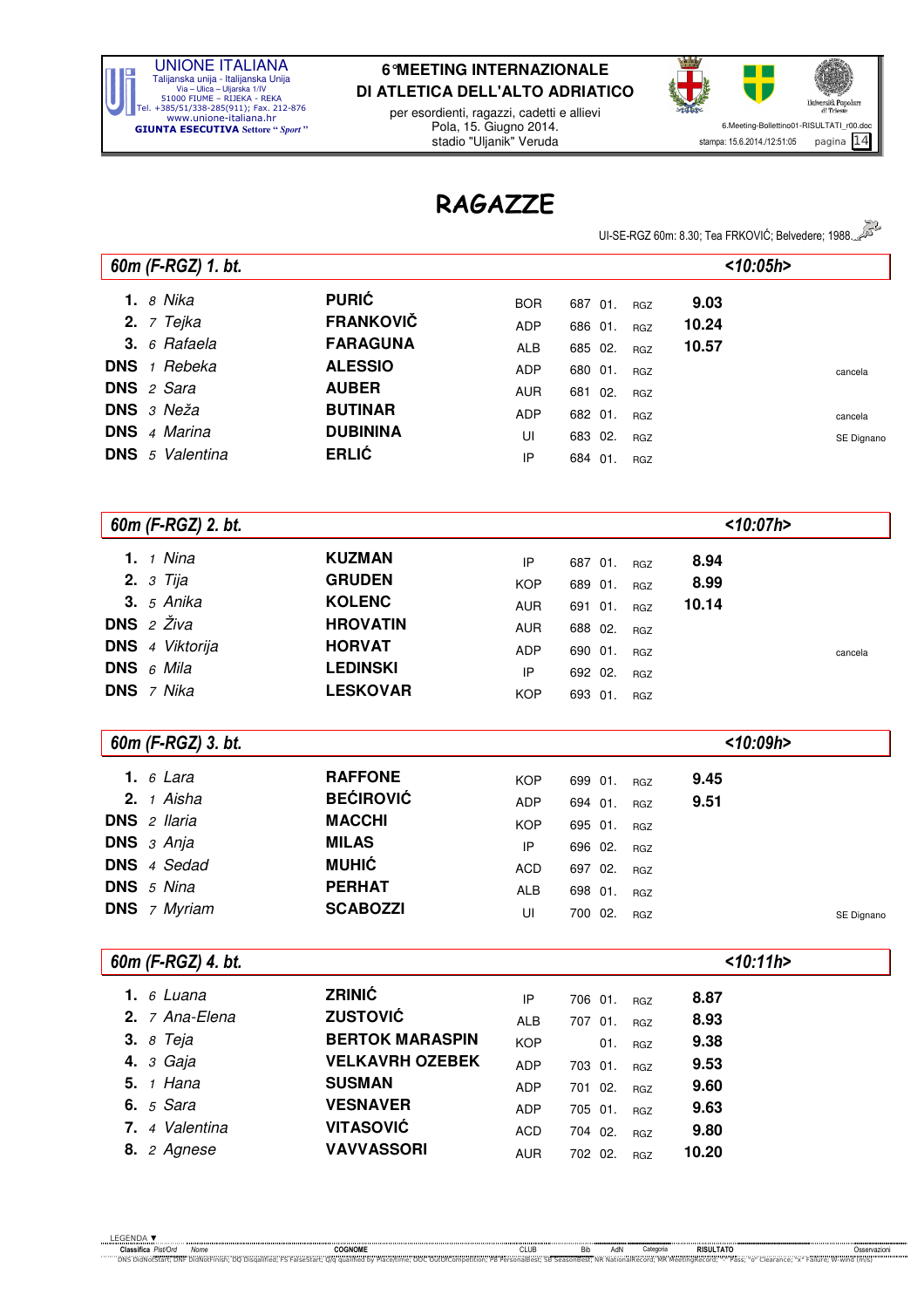

per esordienti, ragazzi, cadetti e allievi Pola, 15. Giugno 2014. stadio "Uljanik" Veruda



### 60m (F-RGZ) TOTALE

| 1.         | Luana         | ZRINIĆ                 | IP         | 706 01. | <b>RGZ</b> | 8.87  | 684         | 1./4.bt. 684    |              |
|------------|---------------|------------------------|------------|---------|------------|-------|-------------|-----------------|--------------|
| 2.         | Ana-Elena     | <b>ZUSTOVIĆ</b>        | <b>ALB</b> | 707 01. | <b>RGZ</b> | 8.93  | 672         | 2./4.bt. 672    |              |
| 3.         | Nina          | <b>KUZMAN</b>          | IP         | 687 01. | <b>RGZ</b> | 8.94  | 670         | 1./2.bt. 670    |              |
| 4.         | Tija          | <b>GRUDEN</b>          | <b>KOP</b> | 689 01. | <b>RGZ</b> | 8.99  | 660         | 2./2.bt. 660    |              |
| 5.         | Nika          | <b>PURIĆ</b>           | <b>BOR</b> | 687 01. | <b>RGZ</b> | 9.03  | 652         | 1./1.bt. 652    |              |
| 6.         | Teja          | <b>BERTOK MARASPIN</b> | <b>KOP</b> | 01.     | <b>RGZ</b> | 9.38  | 584         | 3./4.bt. 584    |              |
| 7.         | Lara          | <b>RAFFONE</b>         | <b>KOP</b> | 699 01. | <b>RGZ</b> | 9.45  | 570         | 1./3.5t.        | 0            |
| 8.         | Aisha         | <b>BEĆIROVIĆ</b>       | ADP        | 694 01. | <b>RGZ</b> | 9.51  | 558         | $2.73.$ bt. 558 |              |
| 9.         | Gaja          | <b>VELKAVRH OZEBEK</b> | <b>ADP</b> | 703 01. | RGZ        | 9.53  | 555         | 4./4.bt. 555    |              |
| 10.        | Hana          | <b>SUSMAN</b>          | <b>ADP</b> | 701 02. | <b>RGZ</b> | 9.60  | 541         | $5./4.$ bt.     | 0            |
| 11.        | Sara          | <b>VESNAVER</b>        | <b>ADP</b> | 705 01. | <b>RGZ</b> | 9.63  | 535         | $6./4.$ bt.     | 0            |
| 12.        | Valentina     | <b>VITASOVIĆ</b>       | <b>ACD</b> | 704 02. | <b>RGZ</b> | 9.80  | 503         | 7./4.bt. 503    |              |
| 13.        | Anika         | <b>KOLENC</b>          | <b>AUR</b> | 691 01. | RGZ        | 10.14 | 439         | 3./2.bt. 439    |              |
| 14.        | Agnese        | <b>VAVVASSORI</b>      | <b>AUR</b> | 702 02. | <b>RGZ</b> | 10.20 | 428         | 8./4.bt. 428    |              |
| 15.        | Tejka         | <b>FRANKOVIČ</b>       | ADP        | 686 01. | RGZ        | 10.24 | 420         | 2./1.bt.        | 0            |
| 16.        | Rafaela       | <b>FARAGUNA</b>        | <b>ALB</b> | 685 02. | <b>RGZ</b> | 10.57 | 359         | 3./1.bt. 359    |              |
| <b>DNS</b> | Rebeka        | <b>ALESSIO</b>         | ADP        | 680 01. | <b>RGZ</b> |       | 0           | $x/1.$ bt.      | 0 cancela    |
| <b>DNS</b> | Sara          | <b>AUBER</b>           | <b>AUR</b> | 681 02. | <b>RGZ</b> |       | 0           | $x/1.$ bt.      | 0            |
| <b>DNS</b> | Neža          | <b>BUTINAR</b>         | ADP        | 682 01. | <b>RGZ</b> |       | 0           | $x/1.$ bt.      | 0 cancela    |
| <b>DNS</b> | Valentina     | <b>ERLIĆ</b>           | IP         | 684 01. | <b>RGZ</b> |       | 0           | $x/1.$ bt.      | 0            |
| <b>DNS</b> | Marina        | <b>DUBININA</b>        | UI         | 683 02. | RGZ        |       | 0           | $x/1.$ bt.      | 0 SE Dignano |
| <b>DNS</b> | Živa          | <b>HROVATIN</b>        | <b>AUR</b> | 688 02. | <b>RGZ</b> |       | 0           | $x/2.$ bt.      | 0            |
| <b>DNS</b> | Viktorija     | <b>HORVAT</b>          | ADP        | 690 01. | <b>RGZ</b> |       | 0           | $x/2.$ bt.      | $0$ cancela  |
| <b>DNS</b> | Mila          | <b>LEDINSKI</b>        | IP         | 692 02. | <b>RGZ</b> |       | 0           | $x/2.$ bt.      | 0            |
| <b>DNS</b> | Nika          | <b>LESKOVAR</b>        | <b>KOP</b> | 693 01. | <b>RGZ</b> |       | 0           | $x/2.$ bt.      | 0            |
| <b>DNS</b> | <b>Ilaria</b> | <b>MACCHI</b>          | <b>KOP</b> | 695 01. | <b>RGZ</b> |       | $\mathbf 0$ | $x/3.$ bt.      | 0            |
| <b>DNS</b> | Anja          | <b>MILAS</b>           | IP         | 696 02. | <b>RGZ</b> |       | 0           | $x/3.$ bt.      | 0            |
| dns        | Sedad         | <b>MUHIĆ</b>           | <b>ACD</b> | 697 02. | <b>RGZ</b> |       | 0           | $x/3.$ bt.      | 0            |
| dns        | Nina          | <b>PERHAT</b>          | <b>ALB</b> | 698 01. | <b>RGZ</b> |       | 0           | $x/3.$ bt.      | 0            |
| <b>DNS</b> | <b>Myriam</b> | <b>SCABOZZI</b>        | UI         | 700 02. | <b>RGZ</b> |       | 0           | $x/3.$ bt.      | 0 SE Dignano |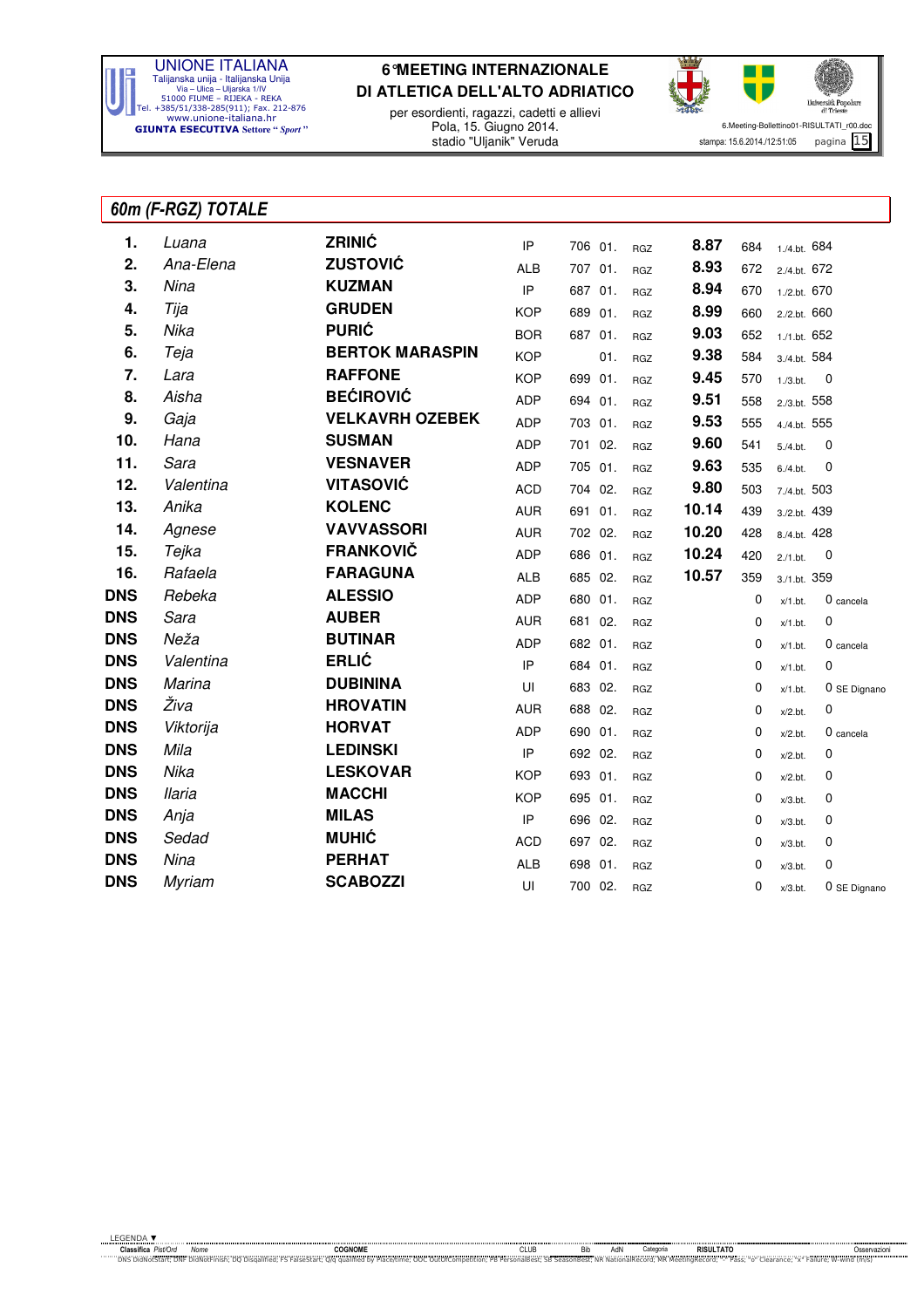

per esordienti, ragazzi, cadetti e allievi Pola, 15. Giugno 2014. stadio "Uljanik" Veruda



B

| 600m (F-RGZ)               |                         |            |         |            |         | < 11:35h> |        |
|----------------------------|-------------------------|------------|---------|------------|---------|-----------|--------|
| <b>1.</b> 9 Ania           | IŠIĆ                    | IP         | 716 02. | <b>RGZ</b> | 1:46.40 | 884       | 884    |
| 2. $3$ Tia Lena            | <b>HINIĆ</b>            | IP         | 710 02. | <b>RGZ</b> | 1:52.56 | 718       | 718    |
| 3. $6$ Marina              | <b>NIMAC</b>            | IP         | 713 01. | <b>RGZ</b> | 1:53.21 | 706       | 0      |
| 4 Nežka<br>4.              | <b>KUZMIN DELGIUSTO</b> | <b>ADP</b> | 711     |            | 1:54.95 | 672       | 672    |
| <b>5.</b> 2 Neža           | <b>BAJEC</b>            | <b>AUR</b> | 709 01. | <b>RGZ</b> | 1:57.78 | 618       | 618    |
| <b>6.</b> 12 Gaia          | <b>GREGORI</b>          | <b>BOR</b> | 737 01. | <b>RGZ</b> | 2:00.34 | 570       | 570    |
| 7. <sub>10</sub> Valentina | <b>VITASOVIĆ</b>        | <b>ACD</b> | 717 02. | <b>RGZ</b> | 2:01.84 | 542       | 542    |
| 8. 5 Natali                | <b>LAZARIĆ</b>          | <b>ALB</b> | 712 02. | <b>RGZ</b> | 2:04.33 | 498       | 498    |
| 9. 8 Agnese                | <b>VAVVASSORI</b>       | <b>AUR</b> | 715 02. | <b>RGZ</b> | 2:12.85 | 353       | 353    |
| 10. $7$ Ester              | <b>RADOLOVIĆ</b>        | <b>ACD</b> | 714 04. | ESRa       | 2:13.44 | 343       | 343    |
| <b>DNS</b> 1 Ana Marija    | <b>GRGIĆ</b>            | IP         | 708 02. | <b>RGZ</b> |         | 0         | 0      |
| <b>DNS</b> $11$ <i>Ema</i> | <b>FORNAŽAR</b>         | UI         | 718 02. | <b>RGZ</b> |         | 0         | 0 Pola |

|                          |                   |            |         |            |      |          | $\sqrt{10}$ |
|--------------------------|-------------------|------------|---------|------------|------|----------|-------------|
| alto (F-RGZ)             |                   |            |         |            |      | <09:15h> |             |
| 1. $3$ Nina              | <b>KUZMAN</b>     | IP         | 721 01. | <b>RGZ</b> | 1.40 | 784      | 784         |
| <b>2.</b> $2$ <i>lva</i> | <b>FERENCEK</b>   | <b>AUR</b> | 720 02. | <b>RGZ</b> | 1.35 | 740      | 740         |
| <b>3.</b> 6 Nika         | <b>PURIĆ</b>      | <b>BOR</b> | 687 01. | <b>RGZ</b> | 1.20 | 605      | 605         |
| <b>DNS</b> 1 Rafaela     | <b>FARAGUNA</b>   | <b>ALB</b> | 719 02. | <b>RGZ</b> |      | 0        | 0           |
| DNS 4 Ana                | <b>SIMČIČ</b>     | <b>ADP</b> | 722 01. | <b>RGZ</b> |      | 0        | 0 cancela   |
| <b>DNF</b> 5 Arina       | <b>LAVRENTEVA</b> | UI         | 723 03. | ESRa       |      | 0        | 0           |

| <b>ZUSTOVIĆ</b>        | <b>ALB</b> | 734 01. | 45.04<br><b>RGZ</b> | 824      | 824       |
|------------------------|------------|---------|---------------------|----------|-----------|
| <b>BALDE</b>           | UI         | 736 01. | 43.45<br><b>RGZ</b> | 785      | 785 Pola  |
| <b>FERENCEK</b>        | <b>AUR</b> | 727 02. | 37.49<br><b>RGZ</b> | 666      | 666       |
| <b>GREGORI</b>         | <b>BOR</b> | 737 01. | 36.50<br><b>RGZ</b> | 648      | 648       |
| <b>BEĆIROVIĆ</b>       | <b>ADP</b> | 726 01. | 34.99<br><b>RGZ</b> | 619      | 619       |
| <b>BERTOK MARASPIN</b> | <b>ADP</b> | 731 01. | 26.40<br><b>RGZ</b> | 452      | 452       |
| <b>VELKAVRH OZEBEK</b> | <b>ADP</b> | 733 01. | 25.65<br><b>RGZ</b> | 437      | 0         |
| <b>KOLENC</b>          | <b>AUR</b> | 729 01. | 20.88<br><b>RGZ</b> | 340      | 340       |
| <b>PETEH</b>           | IP         | 732 02. | 19.73<br><b>RGZ</b> | 316      | 316       |
| <b>ALESSIO</b>         | <b>ADP</b> | 724 01. | <b>RGZ</b>          | 0        | 0 cancela |
| <b>AUBER</b>           | <b>AUR</b> | 725 02. | <b>RGZ</b>          | 0        | 0         |
| <b>HORVAT</b>          | <b>ADP</b> | 728 01. | <b>RGZ</b>          | $\Omega$ | 0 cancela |
| <b>PERHAT</b>          | <b>ALB</b> | 730 01. | <b>RGZ</b>          | 0        | 0         |
| <b>BUTINAR</b>         | <b>ADP</b> | 735 01. | <b>RGZ</b>          | 0        | 0 cancela |
|                        |            |         |                     |          | < 11:35h> |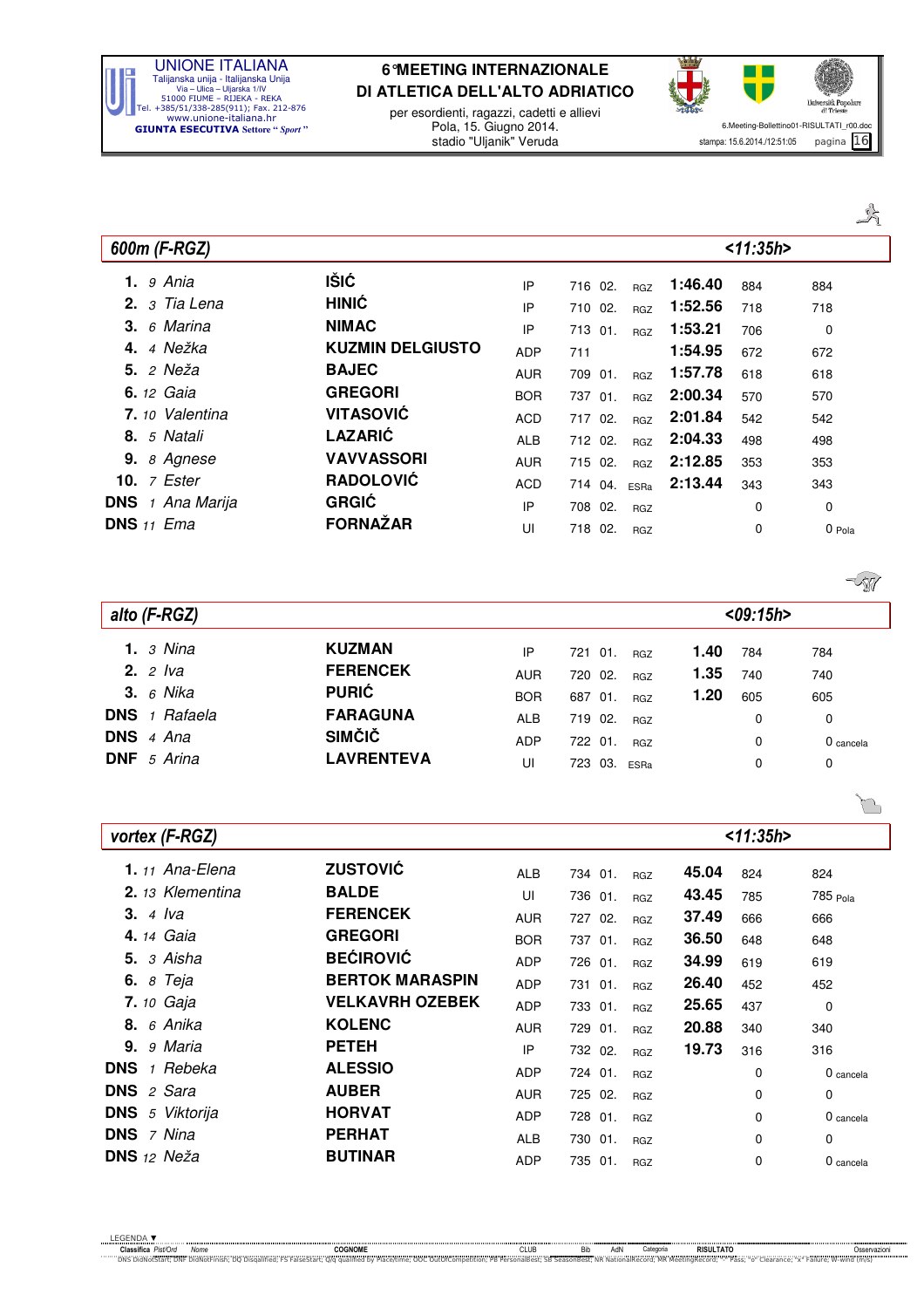

per esordienti, ragazzi, cadetti e allievi Pola, 15. Giugno 2014. stadio "Uljanik" Veruda



Stal Stal Stal

|     | 4x60m (F-RGZ)                                                                           |                                                         |                          |                    |                   |            | $<$ 12:25h>    |      |
|-----|-----------------------------------------------------------------------------------------|---------------------------------------------------------|--------------------------|--------------------|-------------------|------------|----------------|------|
|     | <b>1.</b> <i>7 Pia KOCJANČIČ</i><br>Sara VESNAVER<br>Nežka KUZMIN<br><b>DELGIUSTO</b>   | ATLETSKO DRUŠTVO<br><b>PIRAN</b>                        |                          |                    |                   |            |                |      |
| 2.  | Hana SUSMAN<br>Tejka FRANKOVIČ<br>Ana SIMČIČ                                            | 1 Gaja VELKAVRH OZEBEK ATLETSKO DRUŠTVO<br><b>PIRAN</b> | ADP                      | 743                | 01.<br>01.<br>01. |            | 35.72          |      |
|     | Teja BERTOK MARASPIN<br>3. 3 Valentina VITASOVIĆ<br>Ester RADOLOVIĆ<br>Lara RADOLOVIĆ   | <b>AC DIGNANO</b>                                       | <b>ADP</b>               | 737 01.            |                   |            | 36.15          |      |
|     | Ana SVERKO<br>4. 4 FERFOJA<br><b>FARAGUNA</b><br>LAZARIĆ                                | <b>ALBONA</b>                                           | <b>ACD</b>               | 739                |                   |            | 37.74          |      |
|     | <b>ZUSTOVIĆ</b><br>5. 2 Iva FERENCEK<br>Anika KOLENC<br>Agnese VAVVASSORI<br>Neža BAJEC | <b>AD NOVA AURORA</b>                                   | <b>ALB</b><br><b>AUR</b> | 740<br>738 02.     | 02.<br>01.<br>01. |            | 37.81<br>38.50 |      |
|     | 6. 5 Anja MILAS<br>Nina KUZMAN<br>Luana ZRINIĆ                                          | <b>ISTRA - POLA</b>                                     |                          |                    | 02.<br>01.<br>01. |            |                |      |
| DNS | Mila LEDINSKI<br>6 Arina LAVRENTEVA<br>Alja ERJAVEC<br>Paola MUŠKOVIĆ<br>Simona SCORIA  | <b>UNIONE ITALIANA</b>                                  | IP<br>UI                 | 741 02.<br>742 01. | 03.<br>03.<br>01. | <b>RGZ</b> | 43.36          | Pola |
|     |                                                                                         |                                                         |                          |                    |                   |            |                |      |

EGENDA TRINITY OF THE COOL COOLS COOLS COOLS COOLS COOLS COOLS COOLS COOLS COOLS COOLS COOLS COOLS COOLS COOLS COOLS COOLS COOLS COOLS COOLS COOLS COOLS COOLS COOLS COOLS COOLS COOLS COOLS COOLS COOLS COOLS COOLS COOLS COO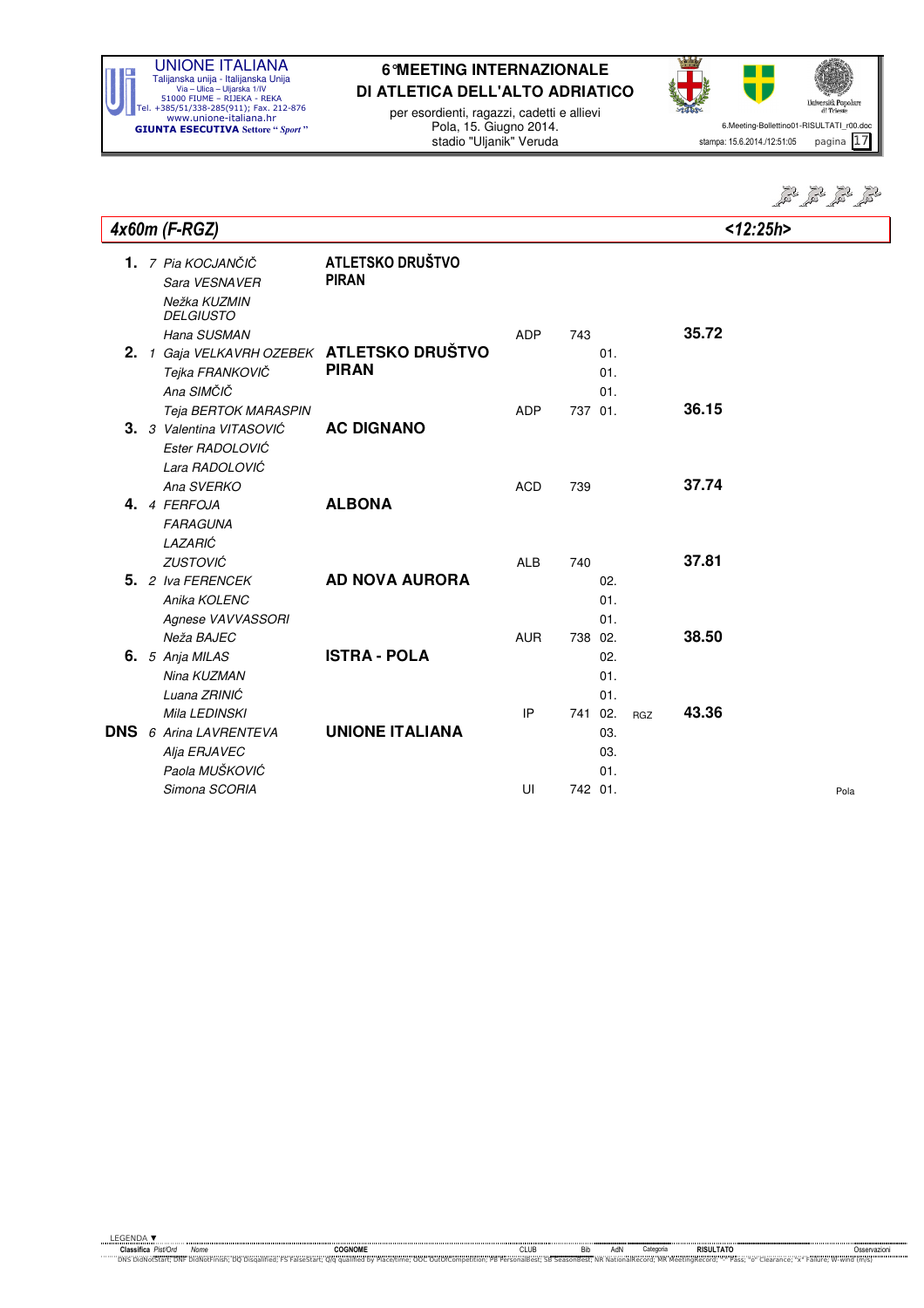

per esordienti, ragazzi, cadetti e allievi Pola, 15. Giugno 2014. stadio "Uljanik" Veruda



 $\sum_{r=1}^{\infty}$ 

### CADETTI

|                         |                   |            |            |     |         |             | ⋍            |
|-------------------------|-------------------|------------|------------|-----|---------|-------------|--------------|
| 80m (M-CDT)             |                   |            |            |     |         | < 11:00h>   |              |
| 1. $5$ Ramon            | <b>GNUDI</b>      | <b>PTT</b> | 214 99.    | CDT | 10.32   | 542         | 542          |
| 2. 4 Aljoša             | <b>KOREN</b>      | <b>KOP</b> | 213 99.    | CDT | 10.64   | 445         | 445          |
| 7 Sajmon<br>3.          | <b>BRGIĆ</b>      | <b>ACD</b> | 217 99.    | CDT | 10.66   | 440         | 440          |
| 6 Timotej<br>4.         | <b>SOTOŠEK</b>    | <b>ADP</b> | 216 00.    | CDT | 10.96   | 356         | 356          |
| 3 Marko-Ivan<br>5.      | <b>ŠUMBERAC</b>   | <b>ALB</b> | 211 99.    | CDT | 11.32   | 265         | 265          |
| <b>6.</b> <i>2 Eric</i> | <b>GEISSA</b>     | <b>ACD</b> | 210 00.    | CDT | 12.09   | 103         | 103          |
|                         |                   |            |            |     |         |             |              |
|                         |                   |            |            |     |         |             | 式            |
| 1.000m (M-CDT)          |                   |            |            |     |         | $<$ 12:05h> |              |
| 1. $6$ Tin              | <b>SOŠIĆ</b>      | IP         | 224 00.    | CDT | 2:57.35 | 618         | 618          |
| 4 Jernej<br>2.          | <b>JEVŠČEK</b>    | <b>AUR</b> | 222 99.    | CDT | 2:58.34 | 604         | 604          |
| 1 Daniel<br>З.          | <b>NIMAC</b>      | IP         | 219 99.    | CDT | 3:05.01 | 510         | 510          |
| 3 Sandro<br>4.          | <b>RISTIĆ</b>     | IP         | 221 00.    | CDT | 3:15.25 | 377         | 0            |
| <b>DNS</b><br>2 Luka    | <b>BELTRANE</b>   | <b>ACD</b> | 220 99.    | CDT |         | $\mathbf 0$ | $\mathbf 0$  |
| <b>DNS</b><br>5 Davide  | <b>JOZIĆ</b>      | UI         | 223 99.    | CDT |         | $\mathbf 0$ | 0 SE Rovigno |
| <b>DNS</b> 7 Gabriel    | <b>LLESHDEDAJ</b> | UI         | 225 99.    | CDT |         | 0           | 0 SE Rovigno |
| <b>DNS</b> 8 Andrea     | <b>VOZILA</b>     | IP         | 00.<br>226 | CDT |         | 0           | 0            |
| 9 Sandro<br><b>DNS</b>  | <b>RISTIĆ</b>     | UI         | 227 00.    | CDT |         | $\mathbf 0$ | 0 Pola       |
|                         |                   |            |            |     |         |             | <b>AND</b>   |
| lungo (M-CDT)           |                   |            |            |     |         | $<$ 09:15h> |              |
| $1.3$ Ramon             | <b>GNUDI</b>      | PTT        | 214 99.    | CDT | 5.35    | 599         | 599          |
| 4 Timotej<br>2.         | <b>SOTOŠEK</b>    | <b>ADP</b> | 230 00.    | CDT | 4.74    | 443         | 443          |
| 2 Sajmon<br>3.          | <b>BRGIĆ</b>      | <b>ACD</b> | 229 99.    | CDT | 4.65    | 421         | 421          |
| 4. 5 Eric               | <b>GEISSA</b>     | <b>ACD</b> | 231 00.    | CDT | 4.33    | 341         | 341          |
| <b>OOC</b><br>1 Lea     | <b>GREGORIČ</b>   | <b>KOP</b> | 228 00.    | CDT |         | $\mathbf 0$ | 0            |
| <b>DNS</b><br>6 Karlo   | <b>MACAN</b>      | <b>ACD</b> | 232 00.    | CDT |         | 0           | 0            |
| <b>DNS</b> 7 Giacomo    | <b>BULLO</b>      | PTT        | 213 99.    | CDT |         | 0           | $\mathbf 0$  |
|                         |                   |            |            |     |         |             |              |
| peso (M-CDT)            |                   |            |            |     |         | < 11:00h    |              |
|                         |                   |            |            |     |         |             |              |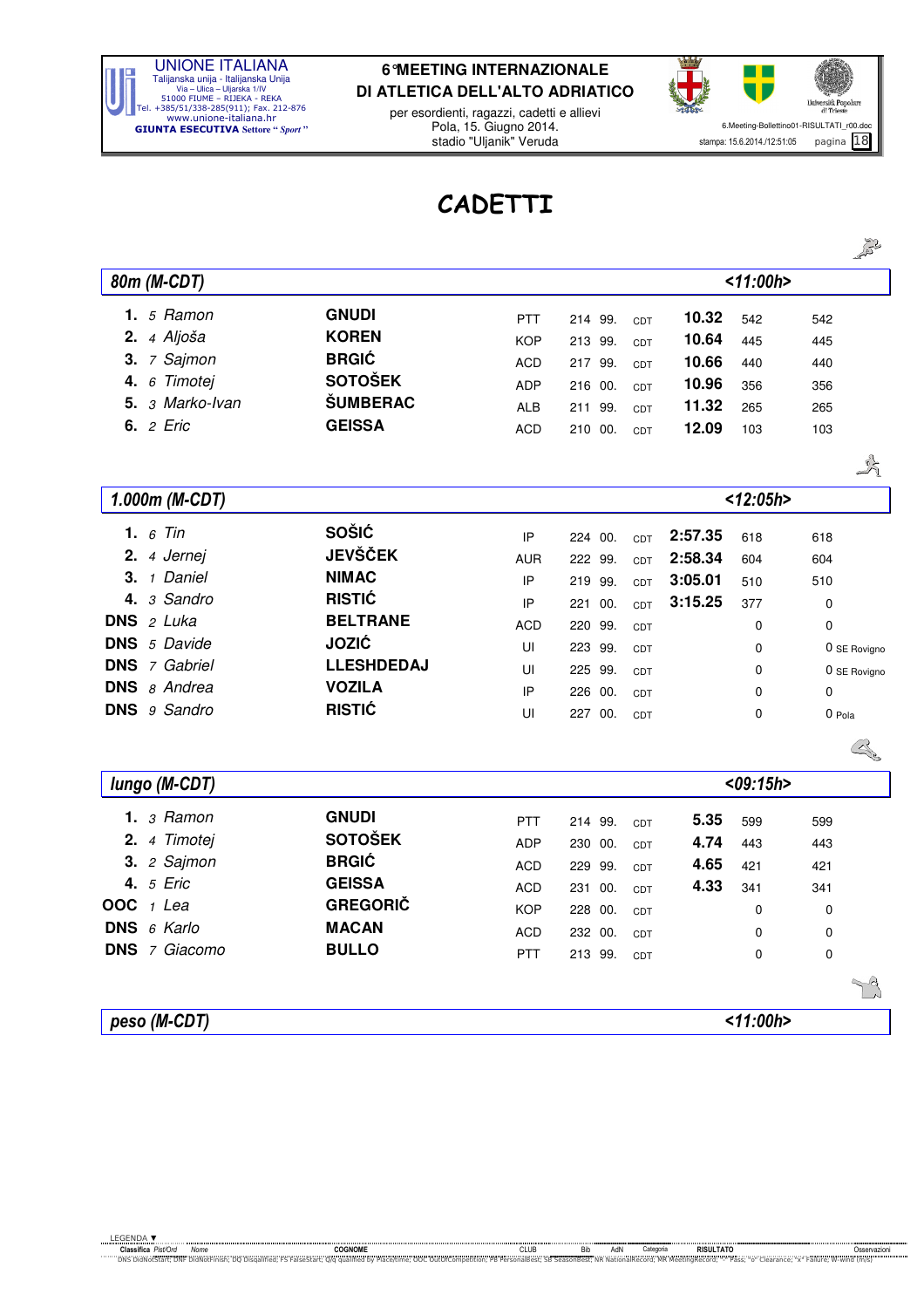

per esordienti, ragazzi, cadetti e allievi Pola, 15. Giugno 2014. stadio "Uljanik" Veruda



533

# CADETTE

| 80m (F-CDT)             |                  |            |            |            |         | < 10:45h>    |              |
|-------------------------|------------------|------------|------------|------------|---------|--------------|--------------|
| 1. $8$ Lea              | <b>ZUGAN</b>     | <b>KOP</b> | 749 99.    | CDT        | 10.42   | 858          | 858          |
| 2. $7$ Meta             | <b>STERNI</b>    | <b>BOR</b> | 747        |            | 10.68   | 777          | 777          |
| 1 Aristea<br>3.         | <b>BILIĆ</b>     | IP         | 233 00.    | CDT        | 11.24   | 616          | 616          |
| 3 Ana-Maria<br>4.       | <b>OREŠKI</b>    | <b>ALB</b> | 743 99.    | CDT        | 11.31   | 597          | 597          |
| <b>5.</b> <i>2 Lea</i>  | <b>GREGORIČ</b>  | <b>KOP</b> | 235<br>00. | CDT        | 11.46   | 557          | 557          |
| <b>6.</b> 6 Sara        | <b>PERŠIĆ</b>    | IP         | 746 00.    | CDT        | 11.57   | 528          | 528          |
| 4 Kristina<br>7.        | <b>PERIC</b>     | ADP        | 744<br>00. | CDT        | 11.61   | 518          | 518          |
| <b>8.</b> 5 Sara        | <b>ZUPPIN</b>    | <b>BOR</b> | 288 00.    | CDT        | 12.19   | 378          | 378          |
|                         |                  |            |            |            |         |              |              |
|                         |                  |            |            |            |         |              | $\mathbb{Z}$ |
| 1.000m (F-CDT)          |                  |            |            |            |         | < 11:55h>    |              |
| 1. 2 Franciska          | <b>MARIĆ</b>     | IP         | 751 00.    | CDT        | 3:15.38 | 752          | 752          |
| 2.3 Zala                | <b>STARC</b>     | <b>ADP</b> | 752 00.    | CDT        | 3:21.18 | 681          | 681          |
| 6 Dina<br>3.            | <b>NIMAC</b>     | IP         | 755 00.    | CDT        | 3:23.24 | 657          | 657          |
| 1 Tina<br>4.            | <b>BUSAN</b>     | <b>BOR</b> | 750 99.    | CDT        | 3:31.12 | 567          | 567          |
| 5. 4 Ena                | <b>MEHANOVIĆ</b> | IP         | 753 00.    | CDT        | 3:50.58 | 367          | 0            |
| <b>DNS</b><br>5 Martina | <b>VIŠNJEVEC</b> | <b>KOP</b> | 754<br>99. | CDT        |         | 0            | 0            |
| DNS 7 Ena               | <b>MEHANOVIĆ</b> | $\cup$     | 756 00.    | CDT        |         | 0            | 0 Pola       |
|                         |                  |            |            |            |         |              | -77          |
| alto (F-CDT)            |                  |            |            |            |         | $<$ 09:15h > |              |
| 1.9 Zala                | <b>STARC</b>     | ADP        | 762 00.    | CDT        | 1.55    | 851          | 851          |
| $2.7$ Sara              | <b>PERŠIĆ</b>    | IP         | 760 00.    | CDT        | 1.40    | 706          | 706          |
| 3. $1$ Eva              | <b>DODIČ</b>     | <b>KOP</b> | 757 00.    | CDT        | 1.35    | 658          | 658          |
| 4. 12 Sara              | <b>ZUPPIN</b>    | <b>BOR</b> | 288 00.    | CDT        | 1.30    | 609          | 609          |
| <b>5.</b> 10 Meta       | <b>STERNI</b>    | <b>BOR</b> | 763 00.    | CDT        | 1.30    | 609          | 609          |
| 6. 3 Kristina           | <b>PERIC</b>     | ADP        | 758 00.    | CDT        | 1.20    | 512          | 512          |
| DNS 2 Sofia             | <b>BELLINA</b>   | PTT        | 241 99.    | CDT        |         | $\Omega$     | $\Omega$     |
| <b>DNS</b> 4 Alessia    | <b>VALENTE</b>   | PTT.       | 240 99.    | CDT        |         | 0            | 0            |
| DNS 5 Sara              | <b>PERŠIĆ</b>    | UI         | 759 00.    | CDT        |         | 0            | 0 SE Dignano |
| DNS 6 Karin             | <b>SOSSI</b>     | <b>PTT</b> | 242 99.    | CDT        |         | 0            | 0            |
| DNS 8 Mara              | <b>KOZLOVIČ</b>  | <b>KOP</b> | 761 00.    | CDT        |         | 0            | 0            |
| <b>DNS</b> 11 Carlotta  | <b>BENUSSI</b>   | PTT        | 243 99.    | CDT        |         | 0            | 0            |
|                         |                  |            |            |            |         |              |              |
| peso (F-CDT)            |                  |            |            |            |         | < 11:00h>    |              |
| 1. 2 Klementina         | <b>BALDE</b>     |            |            |            | 8.41    |              |              |
| 2. $1$ Martina          | <b>DEBELIS</b>   | UI         | 765 01.    | <b>RGZ</b> | 6.86    | 581          | 581 Pola     |
|                         |                  | <b>BOR</b> | 764 00.    | <b>RGZ</b> |         | 417          | 417          |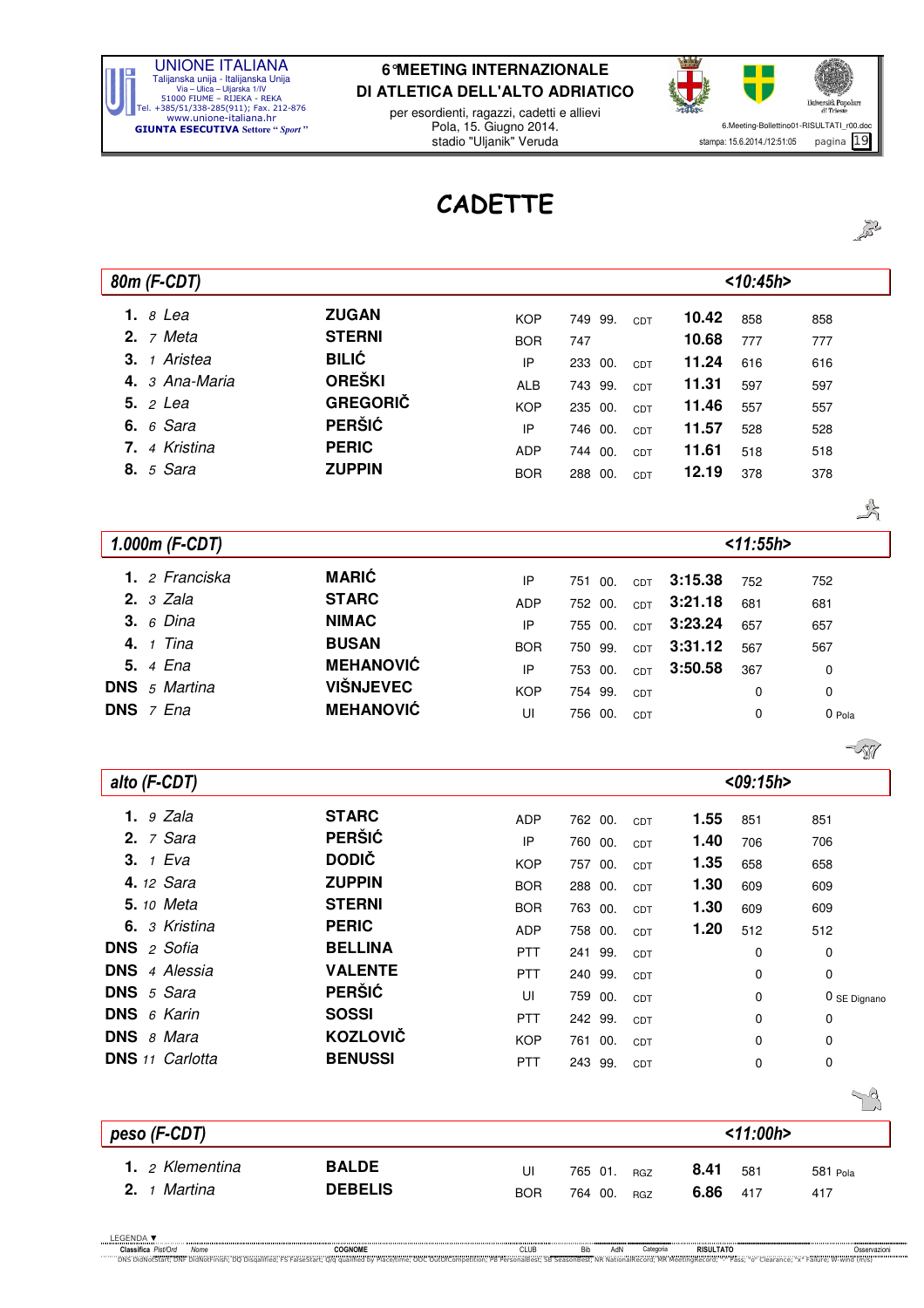

per esordienti, ragazzi, cadetti e allievi Pola, 15. Giugno 2014. stadio "Uljanik" Veruda



## ALLIEVI

|                         |                  |            |                          |           | 553 |
|-------------------------|------------------|------------|--------------------------|-----------|-----|
| 200m (M-ALL)            |                  |            |                          | < 11:25h> |     |
| 7 Gašper<br>1.          | <b>TREBŠE</b>    | <b>KOP</b> | 406 98.<br>ALL           | 24.57     |     |
| 2. $6$ Bor              | <b>ŠTAMCAR</b>   | <b>ADP</b> | 405 98.<br><b>ALL</b>    | 25.64     |     |
| <b>3.</b> 4 Luka        | <b>SOTOŠEK</b>   | <b>ADP</b> | 403 97.<br><b>ALL</b>    | 25.75     |     |
| <b>4.</b> <i>2 Nejc</i> | <b>GRBAC</b>     | <b>AUR</b> | 401<br>98.<br><b>ALL</b> | 26.06     |     |
| 5. 3 Aljoša             | <b>KOREN</b>     | <b>KOP</b> | 402 99.<br>CDT           | 27.88     |     |
| <b>DNS</b> 1 Luka       | <b>LEVAC</b>     | <b>KOP</b> | 400 98.<br><b>ALL</b>    |           |     |
| DNS 5 Jan               | <b>BAJC FUNA</b> | <b>KOP</b> | 404 99.<br>CDT           |           |     |
|                         |                  |            |                          |           | 7ª  |
| peso (M-ALL)            |                  |            |                          | < 11:00h> |     |
| 1 Aleks<br>1.           | <b>ANTONAC</b>   | <b>ADP</b> | 407<br>98.<br><b>ALL</b> | 9.34      |     |

### ALLIEVE

|                     |                |            |                       |           | 2013    |
|---------------------|----------------|------------|-----------------------|-----------|---------|
| 200m (F-ALL)        |                |            |                       | < 11:15h> |         |
| <b>1.</b> 4 Lea     | <b>ZUGAN</b>   | <b>KOP</b> | 803 99.<br>CDT        | 26.45     |         |
| 2.3 Nina            | <b>BOŽAC</b>   | IP         | 802 00.<br>CDT        | 28.37     |         |
| 3. 1 Aristea        | <b>BILIĆ</b>   | IP         | 800 00.<br>CDT        | 28.41     |         |
| 4. 5 Kristina       | <b>OREŠNIK</b> | IP         | 804 99.<br>CDT        | 28.77     |         |
| OOC 6 Luana         | <b>ŠEBALJ</b>  | IP         | 805 96.<br><b>JUN</b> | 25.79     |         |
| <b>DNS</b> $2$ Iris | VIČIČ          | <b>ADP</b> | 801 98.<br>ALL        |           | cancela |
|                     |                |            |                       |           |         |
| peso (F-ALL)        |                |            |                       | < 11:00h> |         |
| 1 Aleksija<br>1.    | <b>TERČON</b>  | <b>BOR</b> | 805                   | 8.80      |         |
| 2. $2$ Petra        | <b>DEBELIS</b> | <b>BOR</b> | 806                   | 7.58      |         |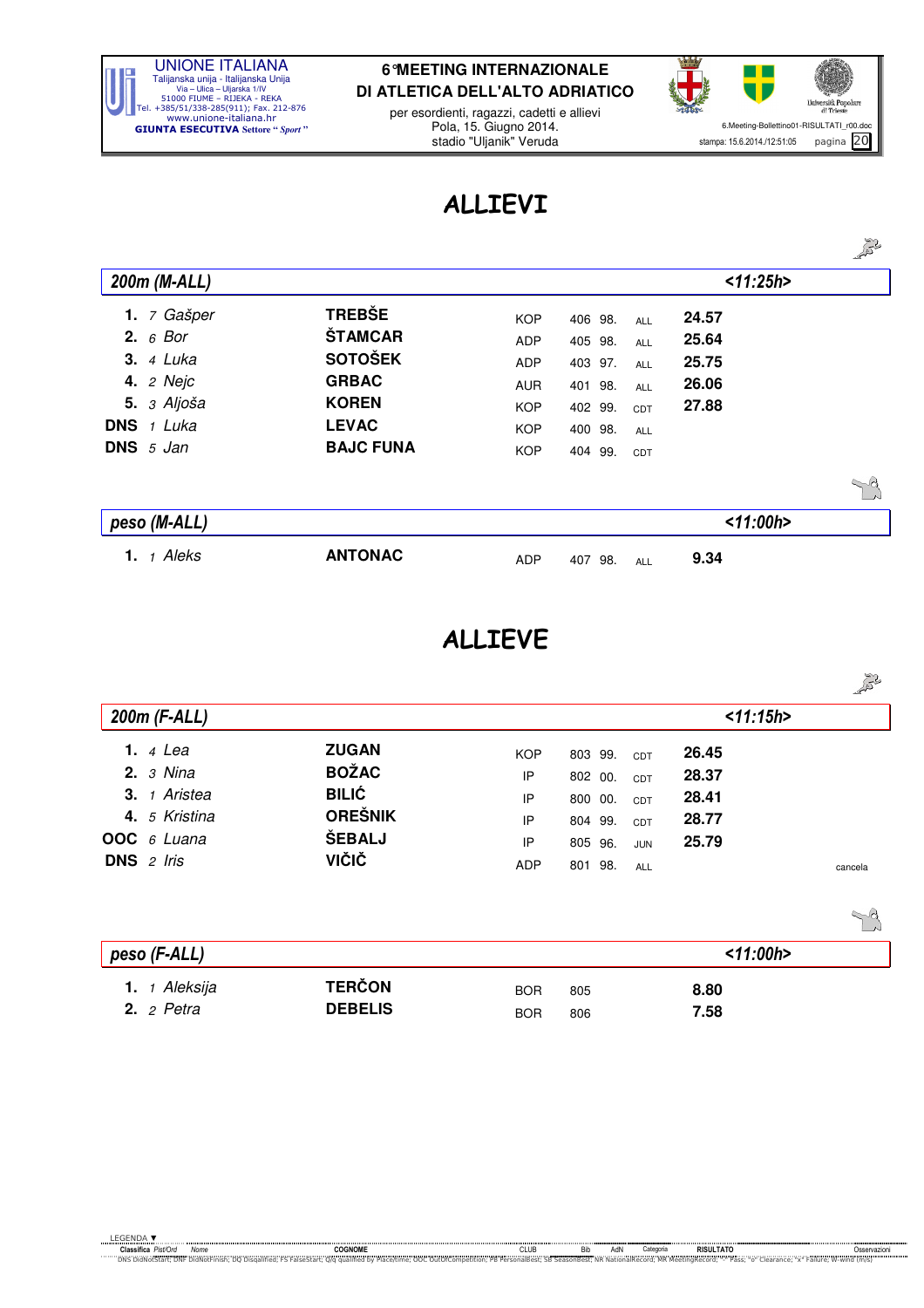

per esordienti, ragazzi, cadetti e allievi Pola, 15. Giugno 2014. stadio "Uljanik" Veruda



# MEDAGLIERE - ME: TOTALE

O-oro, A-argento, B-Bronza, Cl-Classifica

|            | <b>SQUADRA</b>                                                                                                      |                | <b>UO UA UB</b> |                | $\Sigma$        |    | <b>UCILDO</b> |                | <b>DA DB</b>   | Σ  |              | <b>DCITO</b>   | <b>TA</b>      | TB             | Σ              | T CI.          |
|------------|---------------------------------------------------------------------------------------------------------------------|----------------|-----------------|----------------|-----------------|----|---------------|----------------|----------------|----|--------------|----------------|----------------|----------------|----------------|----------------|
| IP         | <b>ISTRA POLA, Pola</b>                                                                                             | $\overline{2}$ | 3               | $\overline{2}$ |                 | Ω  | 6             | 6              | 6 <sup>1</sup> | 18 |              | 8              | 9              | 6.             | 23             |                |
| <b>AUR</b> | AD NOVA AURORA, Koper                                                                                               | 4              |                 | $\overline{2}$ | 10 <sup>1</sup> |    |               | $\overline{2}$ |                |    |              | 5              | 6              |                | 14             | 2.             |
| <b>ADP</b> | ATLETSKO DRUŠTVO PIRAN, Pirano                                                                                      |                | $\overline{2}$  |                |                 | 5. |               | 2              |                |    |              | 4              | 4              |                | 9              | 3.             |
| <b>ALB</b> | ATLETSKA SEKCIJA 'ALBONA' LABIN, Albona                                                                             | $\overline{2}$ |                 | $\overline{2}$ | 4               | 3. |               |                |                | 3  |              | 3              |                | 3 <sub>1</sub> |                | 4.             |
| <b>KOP</b> | AK KOPER, Koper                                                                                                     |                |                 | $\overline{2}$ |                 | 6. |               |                |                |    |              | 3              |                | 3              |                | 4.             |
| <b>ACD</b> | AC DIGNANO, Dignano                                                                                                 |                |                 | $\overline{2}$ | 4               | 6. |               |                | 3              | 5  | 6.           | $\overline{2}$ | $\overline{2}$ | 5 <sub>1</sub> | 9              | 6 <sub>1</sub> |
| <b>PTT</b> | POLISPORTIVA TRIVENETO TRIESTE, Trieste                                                                             | $\overline{2}$ |                 |                | 2               |    |               |                |                |    |              | $\overline{2}$ | $\mathbf{0}$   |                | 2              | 7.             |
| <b>BOR</b> | <b>BPR ATLETICA, Trieste</b>                                                                                        |                |                 |                |                 |    |               | 3              |                |    |              |                | 3              | 10             | 14             | 8.             |
| UI         | UNIONE ITALIANA (SE BELVEDERE-SE<br>DIGNANO-SE GELSI-G. MARINUZZI-SE<br>ROVIGNO-SE SAN NICOLÓ-SE UMAGO),<br>Croatia |                |                 |                |                 |    |               |                |                | 2  | $\mathbf{R}$ |                |                |                | $\overline{2}$ | 9.             |
| <b>DIG</b> | CA DIGNANO, Dignano                                                                                                 |                |                 |                |                 |    |               |                |                |    | 9.           |                |                |                |                | 10.            |
| <b>PGR</b> | ATLETICA PONZANO GAGNO RENATO,<br>Treviso339                                                                        |                |                 |                |                 |    |               |                |                |    |              |                |                |                |                |                |